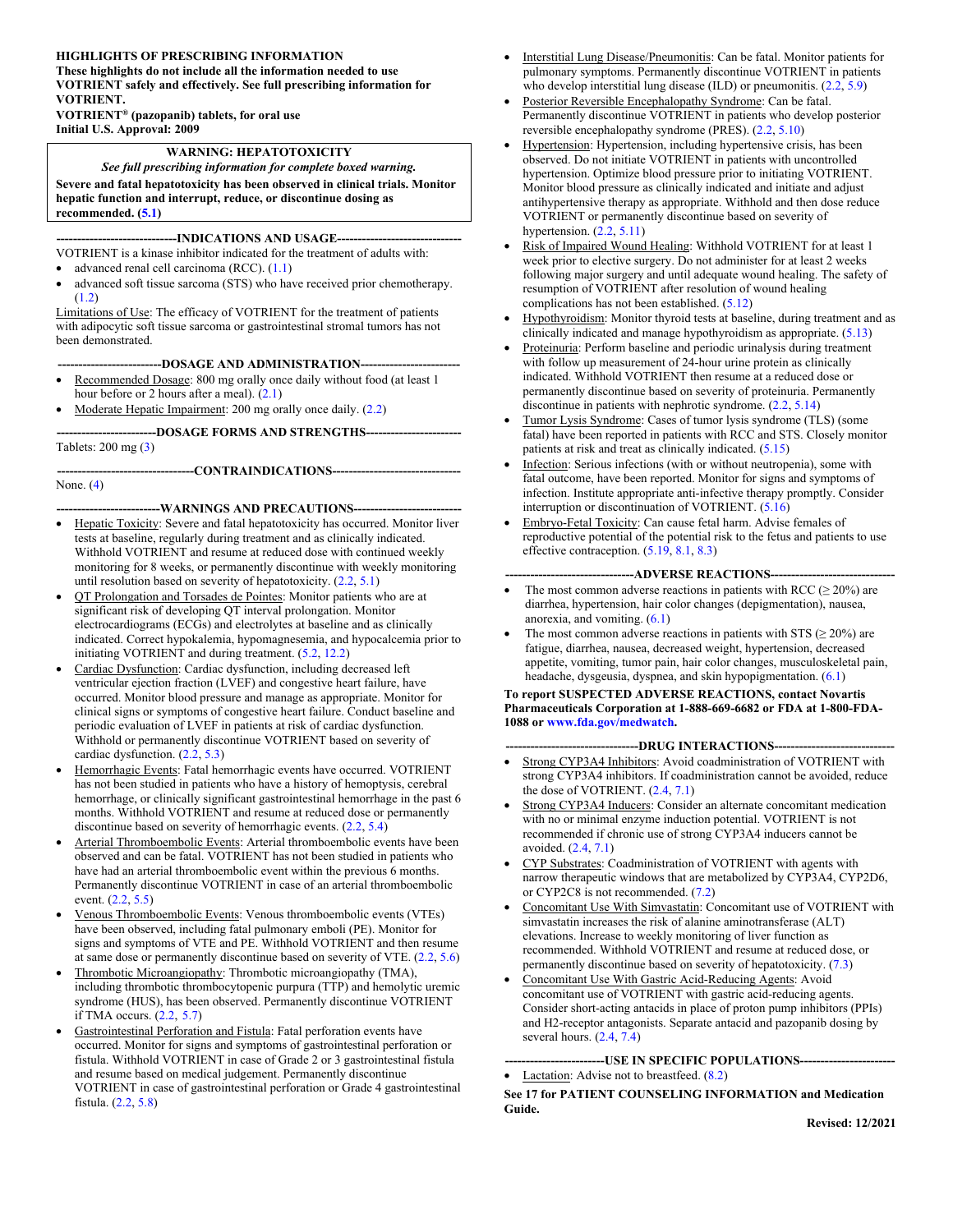#### **FULL PRESCRIBING INFORMATION: CONTENTS\* WARNING: HEPATOTOXICITY**

#### **[1 INDICATIONS AND USAGE](#page-2-4)**

- [1.1 Renal Cell Carcinoma](#page-2-0)
- [1.2 Soft Tissue Sarcoma](#page-2-1)
- 2 **DOSAGE AND ADMINISTRATION**<br>2.1 Recommended Dosage
	- Recommended Dosage
	- [2.2 Dosage Modifications for Adverse Reactions](#page-2-3)<br>2.3 Dosage Modifications for Hepatic Impairmen
	- [2.3 Dosage Modifications for Hepatic Impairment](#page-4-0)
	- [2.4 Dosage Modifications for Drug Interactions](#page-5-3)
- **[3 DOSAGE FORMS AND STRENGTHS](#page-5-1)**

# **[4 CONTRAINDICATIONS](#page-5-2)**

- **[5 WARNINGS AND PRECAUTIONS](#page-5-4)**
- [5.1 Hepatic Toxicity](#page-5-0)<br>5.2 OT Prolongation
	- [5.2 QT Prolongation and Torsades de Pointes](#page-6-0)<br>5.3 Cardiac Dysfunction
	- Cardiac Dysfunction
	- [5.4 Hemorrhagic Events](#page-6-2)<br>5.5 Arterial Thromboem
	- [5.5 Arterial Thromboembolic Events](#page-7-0)<br>5.6 Venous Thromboembolic Events
	- Venous Thromboembolic Events
	- [5.7 Thrombotic Microangiopathy](#page-7-2)
	- [5.8 Gastrointestinal Perforation and Fistula](#page-7-3)<br>5.9 Interstitial Lung Disease/Pneumonitis
	- [5.9 Interstitial Lung Disease/Pneumonitis](#page-7-4)
	- [5.10 Posterior Reversible Encephalopathy Syndrome](#page-8-0)
	- [5.11 Hypertension](#page-8-1)
	- [5.12 Risk of Impaired Wound Healing](#page-8-2)<br>5.13 Hypothyroidism
	- **Hypothyroidism**
	- [5.14 Proteinuria](#page-8-4)
	- [5.15 Tumor Lysis Syndrome](#page-8-5)
	-
	- [5.16 Infection](#page-9-0)<br>5.17 Increased Increased Toxicity With Other Cancer Therapy
	- [5.18 Increased Toxicity in Developing Organs](#page-9-3)
- [5.19 Embryo-Fetal Toxicity](#page-9-1)
- **[6 ADVERSE REACTIONS](#page-9-4)**
	- [6.1 Clinical Trials Experience](#page-10-0)

[6.2 Postmarketing Experience](#page-14-3)

#### **[7 DRUG INTERACTIONS](#page-14-4)**

- [7.1 Effect of Other Drugs on VOTRIENT](#page-14-0)
- [7.2 Effects of VOTRIENT on Other Drugs](#page-14-1)
- [7.3 Concomitant Use With Simvastatin](#page-14-2)
- [7.4 Concomitant Use With Gastric Acid-Reducing Agents](#page-15-1)
- [7.5 Drugs That Prolong the QT Interval](#page-15-2)

# **[8 USE IN SPECIFIC POPULATIONS](#page-15-3)**<br>8.1 Pregnancy

- **Pregnancy**
- [8.2 Lactation](#page-16-1)<br>8.3 Females a
- [8.3 Females and Males of Reproductive Potential](#page-16-0)<br>8.4 Pediatric Use
- [8.4 Pediatric Use](#page-16-2)<br>8.5 Geriatric Use
- Geriatric Use
- [8.6 Renal Impairment](#page-17-1)
- [8.7 Hepatic Impairment](#page-17-2)
- **[10 OVERDOSAGE](#page-17-3)**
- **[11 DESCRIPTION](#page-17-4)**
- **[12 CLINICAL PHARMACOLOGY](#page-18-1)**
	- [12.1 Mechanism of Action](#page-18-2)
	- [12.2 Pharmacodynamics](#page-18-0)
	- [12.3 Pharmacokinetics](#page-18-3)
	- [12.5 Pharmacogenomics](#page-20-0)
- **[13 NONCLINICAL TOXICOLOGY](#page-20-1)**
- [13.1 Carcinogenesis, Mutagenesis, Impairment of Fertility](#page-20-2) **[14 CLINICAL STUDIES](#page-21-0)**
	- [14.1 Renal Cell Carcinoma](#page-21-1)
	- [14.2 Soft Tissue Sarcoma](#page-22-0)
- **[16 HOW SUPPLIED/STORAGE AND HANDLING](#page-24-0)**
- **[17 PATIENT COUNSELING INFORMATION](#page-24-1)**

\*Sections or subsections omitted from the full prescribing information are not listed.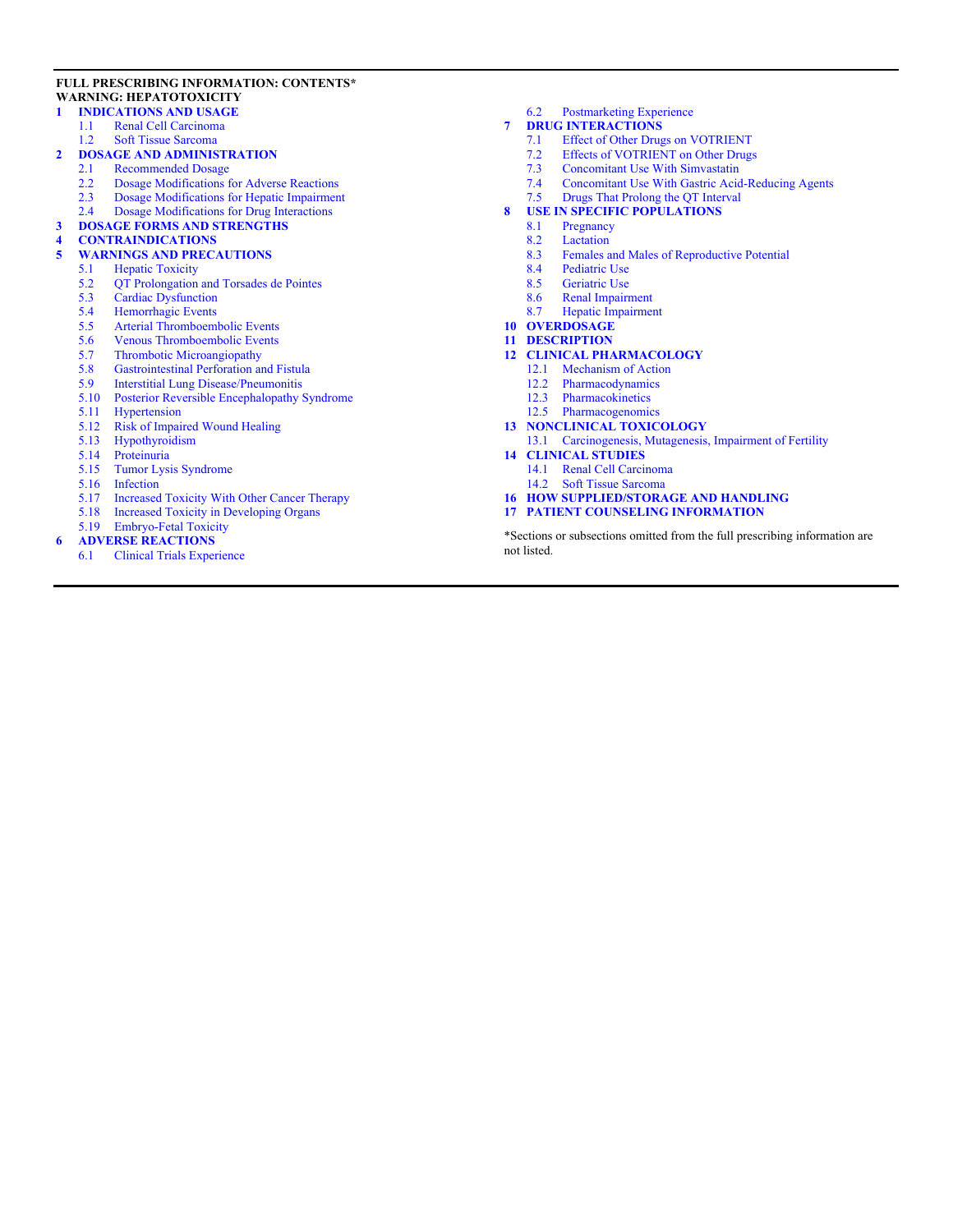#### **FULL PRESCRIBING INFORMATION**

#### **WARNING: HEPATOTOXICITY**

**Severe and fatal hepatotoxicity has been observed in clinical trials. Monitor hepatic function and interrupt, reduce, or discontinue dosing as recommended** *[see Warnings and Precautions (5.1)].*

#### <span id="page-2-4"></span>**1 INDICATIONS AND USAGE**

#### <span id="page-2-0"></span>**1.1 Renal Cell Carcinoma**

VOTRIENT® is indicated for the treatment of adults with advanced renal cell carcinoma (RCC).

#### <span id="page-2-1"></span>**1.2 Soft Tissue Sarcoma**

VOTRIENT is indicated for the treatment of adults with advanced soft tissue sarcoma (STS) who have received prior chemotherapy.

Limitations of Use: The efficacy of VOTRIENT for the treatment of patients with adipocytic STS or gastrointestinal stromal tumors has not been demonstrated.

### <span id="page-2-5"></span>**2 DOSAGE AND ADMINISTRATION**

#### <span id="page-2-2"></span>**2.1 Recommended Dosage**

The recommended dosage of VOTRIENT is 800 mg (four 200 mg tablets) orally once daily without food (at least 1 hour before or 2 hours after a meal) until disease progression or unacceptable toxicity *[see Clinical Pharmacology (12.3)]*. The dosage should be modified for hepatic impairment and in patients taking certain concomitant drugs *[see Dosage and Administration (2.3, 2.4)]*.

Swallow tablets whole. Do not crush tablets due to the potential for increased rate of absorption, which may affect systemic exposure *[see Clinical Pharmacology (12.3)]*.

If a dose is missed, it should not be taken if it is  $\leq 12$  hours until the next dose.

### <span id="page-2-3"></span>**2.2 Dosage Modifications for Adverse Reactions**

Table 1 summarizes the recommended dose reductions.

#### **Table 1. Recommended Dose Reductions of VOTRIENT for Adverse Reactions**

| <b>Dose Reduction</b> | <b>For Renal Cell Carcinoma</b> | <b>For Soft Tissue Sarcoma</b> |
|-----------------------|---------------------------------|--------------------------------|
| First                 | 400 mg orally once daily        | 600 mg orally once daily       |
| Second                | 200 mg orally once daily        | 400 mg orally once daily       |

Permanently discontinue VOTRIENT in patients unable to tolerate the second dose reduction.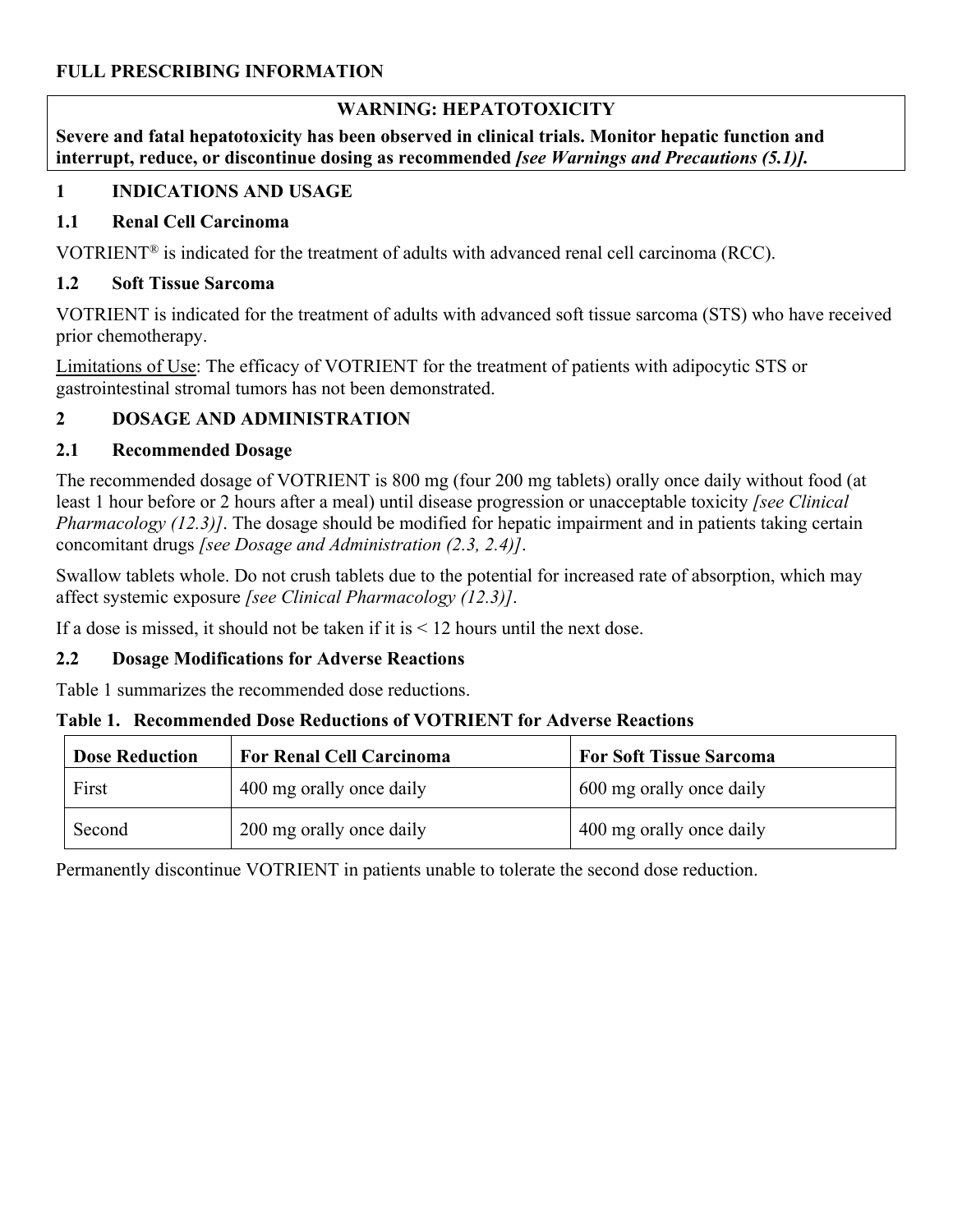Table 2 summarizes the recommended dosage modifications for adverse reactions.

| <b>Adverse Reaction</b>                                                              | <b>Severity<sup>a</sup></b>                                                    | <b>Dosage Modification</b>                                                                                                                                                                                                                                                                                     |
|--------------------------------------------------------------------------------------|--------------------------------------------------------------------------------|----------------------------------------------------------------------------------------------------------------------------------------------------------------------------------------------------------------------------------------------------------------------------------------------------------------|
| Hepatic Toxicity [see<br><b>Warnings and Precautions</b><br>(5.1)                    | Isolated ALT elevations<br>between $3 \times$ ULN and $8 \times$<br><b>ULN</b> | Continue and monitor liver function<br>weekly until ALT returns to Grade 1 or<br>baseline.                                                                                                                                                                                                                     |
|                                                                                      | Isolated ALT elevations<br>$of > 8 \times ULN$                                 | Withhold until improvement to Grade 1 or<br>baseline. If the potential benefit for<br>resuming treatment with VOTRIENT is<br>considered to outweigh the risk for<br>hepatotoxicity, then resume at a reduced<br>dose of no more than 400 mg once daily<br>and measure serum liver tests weekly for 8<br>weeks. |
|                                                                                      |                                                                                | Permanently discontinue if ALT elevations<br>$>$ 3 $\times$ ULN recur despite dose reduction(s).                                                                                                                                                                                                               |
|                                                                                      | ALT elevations $>$ 3 $\times$<br>ULN occur concurrently                        | Permanently discontinue and continue to<br>monitor until resolution.                                                                                                                                                                                                                                           |
|                                                                                      | with bilirubin elevations ><br>$2 \times ULN$                                  | Patients with only a mild, indirect<br>(unconjugated) hyperbilirubinemia, known<br>as Gilbert's syndrome, and ALT elevations<br>$>$ 3 $\times$ ULN should be managed per the<br>recommendations outlined for isolated<br>ALT elevations.                                                                       |
| Left Ventricular Systolic<br>Dysfunction [see Warnings]<br>and Precautions $(5.3)$ ] | Symptomatic or Grade 3                                                         | Withhold until improvement to Grade $\leq$ 3.<br>Resume treatment based on medical<br>judgement.                                                                                                                                                                                                               |
|                                                                                      | Grade 4                                                                        | Permanently discontinue.                                                                                                                                                                                                                                                                                       |
| Hemorrhagic Events [see<br><b>Warnings and Precautions</b>                           | Grade 2                                                                        | Withhold until improvement to Grade $\leq 1$ .<br>Resume at reduced dose (see Table 1).                                                                                                                                                                                                                        |
| (5.4)                                                                                |                                                                                | Permanently discontinue if Grade 2 recurs<br>after dose interruption and reduction.                                                                                                                                                                                                                            |
|                                                                                      | Grade 3 or 4                                                                   | Permanently discontinue.                                                                                                                                                                                                                                                                                       |
| Arterial Thromboembolic<br>Events [see Warnings and<br>Precautions (5.5)]            | Any grade                                                                      | Permanently discontinue.                                                                                                                                                                                                                                                                                       |
| Venous Thromboembolic<br>Events [see Warnings and<br>Precautions $(5.6)$ ]           | Grade 3                                                                        | Withhold VOTRIENT and resume at same<br>dose if managed with appropriate therapy<br>for at least one week.                                                                                                                                                                                                     |
|                                                                                      | Grade 4                                                                        | Permanently discontinue.                                                                                                                                                                                                                                                                                       |
| Thrombotic Microangiopathy<br><i>see Warnings and</i><br>Precautions (5.7)]          | Any grade                                                                      | Permanently discontinue.                                                                                                                                                                                                                                                                                       |

**Table 2. Recommended Dosage Modifications of VOTRIENT for Adverse Reactions**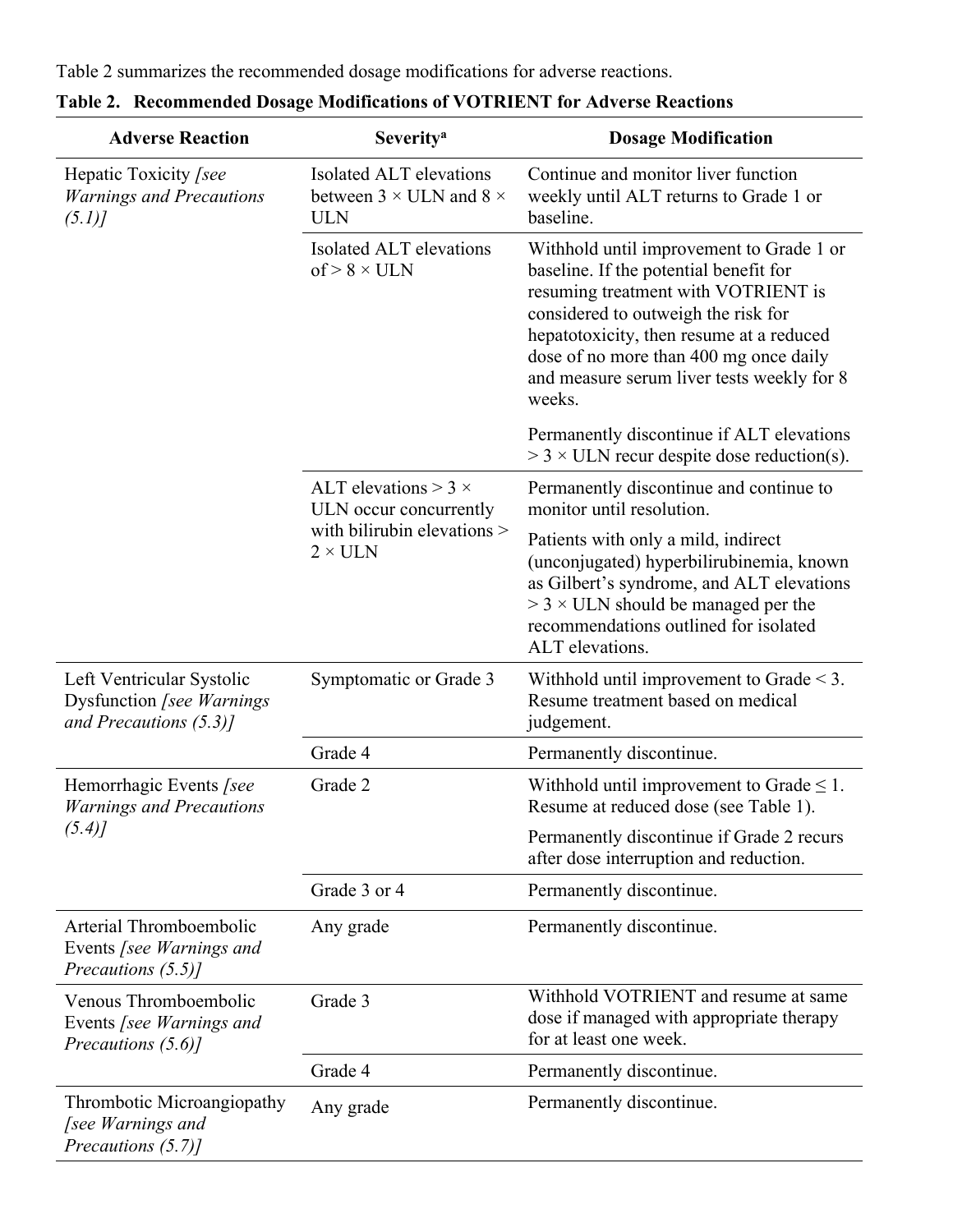| <b>Adverse Reaction</b>                                                                                   | <b>Severity<sup>a</sup></b>             | <b>Dosage Modification</b>                                                                                                                                                                                                |
|-----------------------------------------------------------------------------------------------------------|-----------------------------------------|---------------------------------------------------------------------------------------------------------------------------------------------------------------------------------------------------------------------------|
| <b>Gastrointestinal Perforation</b><br>[see Warnings and<br>Precautions (5.8)]                            | Any grade                               | Permanently discontinue.                                                                                                                                                                                                  |
| Gastrointestinal Fistula [see<br><b>Warnings and Precautions</b>                                          | Grade 2 or 3                            | Withhold and resume based on medical<br>judgement.                                                                                                                                                                        |
| (5.8)                                                                                                     | Grade 4                                 | Permanently discontinue.                                                                                                                                                                                                  |
| Interstitial Lung Disease /<br>Pneumonitis [see Warnings<br>and Precautions $(5.9)$ ]                     | Any grade                               | Permanently discontinue.                                                                                                                                                                                                  |
| <b>Posterior Reversible</b><br><b>Encephalopathy Syndrome</b><br>[see Warnings and<br>Precautions (5.10)] | Any grade                               | Permanently discontinue.                                                                                                                                                                                                  |
| Hypertension [see Warnings<br>and Precautions $(5.11)$ ]                                                  | Grade 2 or 3                            | Reduce dose (see Table 1) and initiate or<br>adjust anti-hypertensive therapy.<br>Permanently discontinue if hypertension<br>remains Grade 3 despite dose reduction(s)<br>and adjustment of anti-hypertensive<br>therapy. |
|                                                                                                           | Grade 4 or hypertensive<br>crisis       | Permanently discontinue.                                                                                                                                                                                                  |
| Proteinuria [see Warnings and<br>Precautions (5.14)]                                                      | 24-hour urine protein $\geq$ 3<br>grams | Withhold until improvement to Grade $\leq 1$ .<br>Resume at a reduced dose (see Table 1).                                                                                                                                 |
|                                                                                                           |                                         | Permanently discontinue if 24-hour urine<br>protein $\geq$ 3 grams does not improve or<br>recurs despite dose reductions.                                                                                                 |
| Abbreviations: ALT alanine aminotransferage: LILN upper limit of normal                                   | Confirmed nephrotic<br>syndrome         | Permanently discontinue.                                                                                                                                                                                                  |

Abbreviations: ALT, alanine aminotransferase; ULN, upper limit of normal. <sup>a</sup>National Cancer Institute Common Terminology Criteria for Adverse Events, version 5.

## <span id="page-4-0"></span>**2.3 Dosage Modifications for Hepatic Impairment**

#### Moderate and Severe Hepatic Impairment

In patients with moderate hepatic impairment [total bilirubin  $> 1.5$  to 3  $\times$  upper limit of normal (ULN) and any alanine aminotransferase (ALT) value], consider alternatives to VOTRIENT. If VOTRIENT is used in patients with moderate hepatic impairment, reduce the VOTRIENT dose to 200 mg orally once daily.

VOTRIENT is not recommended in patients with severe hepatic impairment (total bilirubin  $> 3 \times$  ULN and any ALT value) *[see Use in Specific Populations (8.7)]*.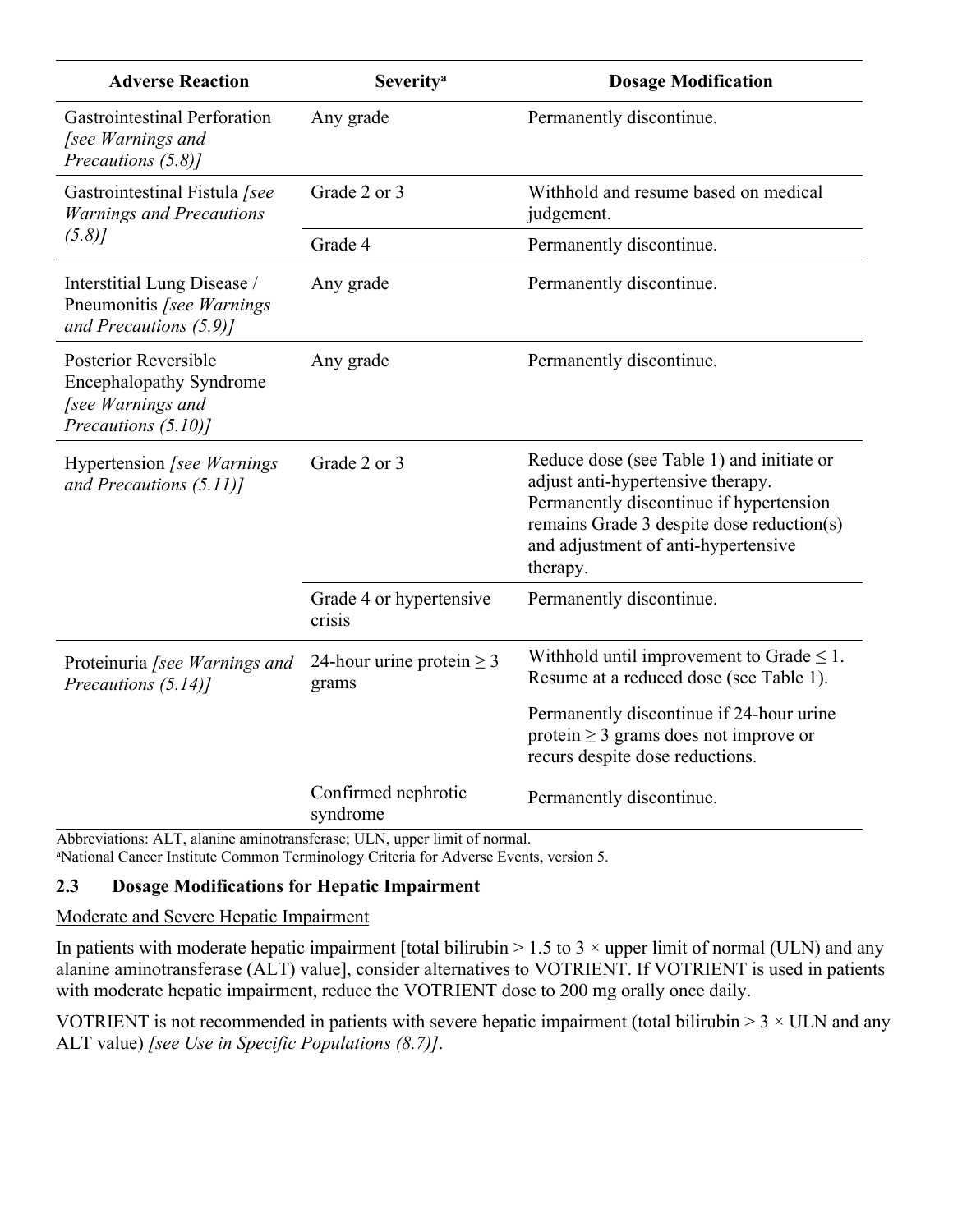### <span id="page-5-3"></span>**2.4 Dosage Modifications for Drug Interactions**

### Strong CYP3A4 Inhibitors

Avoid concomitant use of strong CYP3A4 inhibitors by use of an alternate concomitant medication with no or minimal potential to inhibit CYP3A4. If coadministration of a strong CYP3A4 inhibitor is warranted, reduce the dose of VOTRIENT to 400 mg *[see Drug Interactions (7.1)].*

#### Strong CYP3A4 Inducers

Avoid concomitant use of strong CYP3A4 inducers by use of an alternate concomitant medication with no or minimal enzyme induction potential. VOTRIENT is not recommended in patients who cannot avoid chronic use of strong CYP3A4 inducers *[see Drug Interactions (7.1)]*.

#### Gastric Acid-Reducing Agents

Avoid concomitant use of gastric acid-reducing agents. If concomitant use of a gastric acid-reducing agent cannot be avoided, consider short-acting antacid in place of proton pump inhibitors (PPIs) and H2-receptor antagonists. Separate short-acting antacid and VOTRIENT dosing by several hours *[see Drug Interactions (7.4), Clinical Pharmacology (12.3)]*.

### <span id="page-5-1"></span>**3 DOSAGE FORMS AND STRENGTHS**

Tablets: 200 mg, modified capsule-shaped, gray or pink, film-coated with 'GS JT' debossed on one side.

## <span id="page-5-2"></span>**4 CONTRAINDICATIONS**

None.

### <span id="page-5-4"></span>**5 WARNINGS AND PRECAUTIONS**

### <span id="page-5-0"></span>**5.1 Hepatic Toxicity**

Hepatotoxicity, manifested as increases in ALT, aspartate aminotransferase (AST) and bilirubin, occurred in patients who received VOTRIENT. This hepatotoxicity can be severe and fatal. Patients older than 65 years are at greater risk for hepatotoxicity *[see Use in Specific Populations (8.5)]*. Transaminase elevations occur early in the course of treatment; 92% of all transaminase elevations of any grade occurred in the first 18 weeks.

In the randomized RCC trial (VEG105192),  $ALT > 3 \times ULN$  occurred in 18% and  $ALT > 10 \times ULN$  occurred in 4% of the 290 patients who received VOTRIENT. Concurrent elevation in  $ALT > 3 \times ULN$  and bilirubin  $> 2$  $\times$  ULN in the absence of significant alkaline phosphatase  $> 3 \times$  ULN occurred in 2%. In the monotherapy trials, 2 patients died with disease progression and hepatic failure.

In the randomized STS trial (VEG110727), ALT > 3  $\times$  ULN occurred in 18% and ALT > 8  $\times$  ULN occurred in 5% of the 240 patients who received VOTRIENT. Concurrent elevation in ALT > 3  $\times$  ULN and bilirubin > 2  $\times$ ULN in the absence of significant alkaline phosphatase  $> 3 \times$  ULN occurred in 2%. One patient died of hepatic failure.

Monitor liver tests at baseline; at Weeks 3, 5, 7, and 9; at Month 3 and Month 4; and then periodically as clinically indicated. Increase to weekly monitoring for patients with elevated ALT until ALT returns to Grade 1 or baseline. Withhold VOTRIENT and resume at reduced dose with continued weekly monitoring for 8 weeks, or permanently discontinue with weekly monitoring until resolution based on severity of hepatotoxicity *[see Dosage and Administration (2.2)]*.

### Gilbert's Syndrome

VOTRIENT is a uridine diphosphate (UDP)-glucuronosyl transferase 1A1 (UGT1A1) inhibitor. Mild, indirect (unconjugated) hyperbilirubinemia may occur in patients with Gilbert's syndrome *[see Clinical Pharmacology (12.5)]*. In patients with only a mild indirect hyperbilirubinemia known as Gilbert's syndrome, manage elevation in ALT > 3 × ULN per the recommendations outlined for isolated ALT elevations *[see Dosage and Administration (2.2)]*.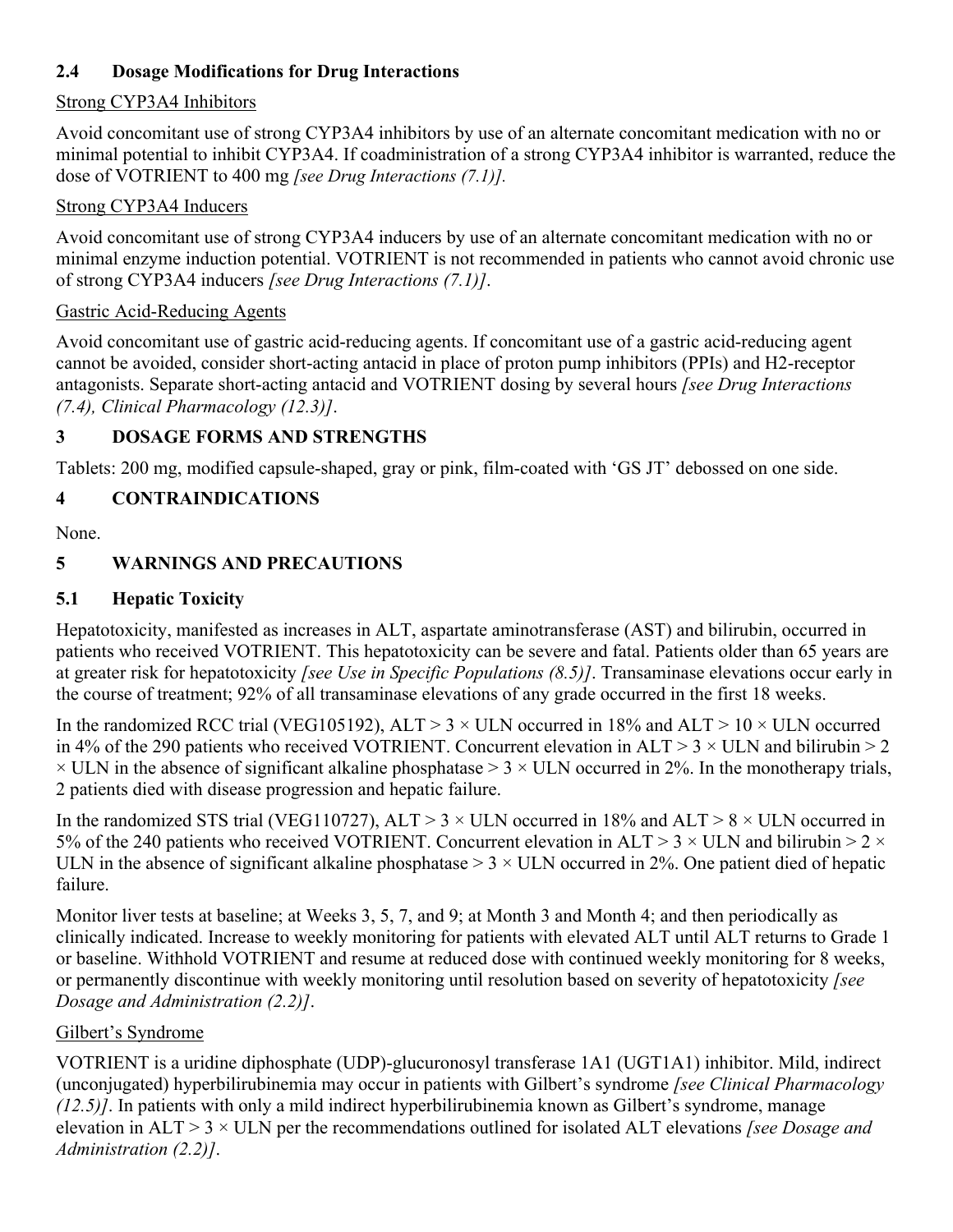### Concomitant Use of Simvastatin

Concomitant use of VOTRIENT and simvastatin increases the risk of ALT elevations *[see Drug Interactions (7.3)].* Insufficient data are available to assess the risk of concomitant administration of alternative statins and VOTRIENT.

## <span id="page-6-0"></span>**5.2 QT Prolongation and Torsades de Pointes**

In the RCC trials, 558/586 patients were subject to routine electrocardiogram (ECG) monitoring and QT prolongation ≥ 500 msec was identified in 2% of these 558 patients. In monotherapy trials, torsades de pointes occurred in < 1% of 977 patients who received VOTRIENT.

In the randomized RCC (VEG105192) and STS (VEG110727) trials, 1% (3/290) and 0.4% (1/240) of patients, respectively, who received VOTRIENT had post-baseline values between 500 to 549 msec. Post-baseline QT data were only collected in the STS trial if ECG abnormalities were reported as an adverse reaction.

Monitor patients who are at significant risk of developing QTc prolongation, including patients with a history of QT interval prolongation, in patients taking antiarrhythmics or other medications that may prolong QT interval, and those with relevant preexisting cardiac disease *[see Drug Interactions (7.5)]*. Monitor ECG and electrolytes (e.g., calcium, magnesium, potassium) at baseline and as clinically indicated. Correct hypokalemia, hypomagnesemia, and hypocalcemia prior to initiating VOTRIENT and during treatment.

## <span id="page-6-1"></span>**5.3 Cardiac Dysfunction**

Cardiac dysfunction, including decreased left ventricular ejection fraction (LVEF) and congestive heart failure, occurred in patients who received VOTRIENT.

In the RCC trials, cardiac dysfunction was observed in 0.6% of 586 patients without routine on-study LVEF monitoring. In the randomized RCC trial (VEG105192), myocardial dysfunction was defined as symptoms of cardiac dysfunction or  $\geq 15\%$  absolute decline in LVEF compared with baseline or a decline in LVEF of  $\geq 10\%$ compared with baseline that is also below the lower limit of normal. In an RCC trial (COMPARZ), myocardial dysfunction occurred in 13% of the 362 patients on VOTRIENT who had a baseline and post-baseline LVEF measurements. Congestive heart failure occurred in 0.5% of patients.

In the randomized STS trial (VEG110727), myocardial dysfunction occurred in 11% of the 142 patients who had a baseline and a post-baseline LVEF measurements. One percent (3/240) of patients who received VOTRIENT had congestive heart failure, which did not resolve in one patient. Fourteen of the 16 patients with myocardial dysfunction treated with VOTRIENT had concurrent hypertension which may have exacerbated cardiac dysfunction in patients at risk (e.g., those with prior anthracycline therapy) possibly by increasing cardiac afterload.

Monitor blood pressure and manage as appropriate *[see Warnings and Precautions (5.11)]*. Monitor for clinical signs or symptoms of congestive heart failure. Conduct baseline and periodic evaluation of LVEF in patients at risk of cardiac dysfunction, including previous anthracycline exposure. Withhold or permanently discontinue VOTRIENT based on severity of cardiac dysfunction *[see Dosage and Administration (2.2)]*.

# <span id="page-6-2"></span>**5.4 Hemorrhagic Events**

In the RCC trials, fatal hemorrhage occurred in 0.9% of 586 patients, and cerebral/intracranial hemorrhage was observed in < 1% (2/586) of patients treated with VOTRIENT.

In the randomized RCC trial (VEG105192), 13% of 290 patients treated with VOTRIENT experienced at least 1 hemorrhagic event. The most common hemorrhagic events were hematuria (4%), epistaxis (2%), hemoptysis (2%), and rectal hemorrhage (1%). Nine of 37 patients treated with VOTRIENT who had hemorrhagic events experienced serious events, including pulmonary, gastrointestinal, and genitourinary hemorrhage. One percent of patients treated with VOTRIENT died from hemorrhage.

In the randomized STS trial (VEG110727), 22% of 240 patients treated with VOTRIENT experienced at least 1 hemorrhagic event. The most common hemorrhagic events were epistaxis (8%), mouth hemorrhage (3%), and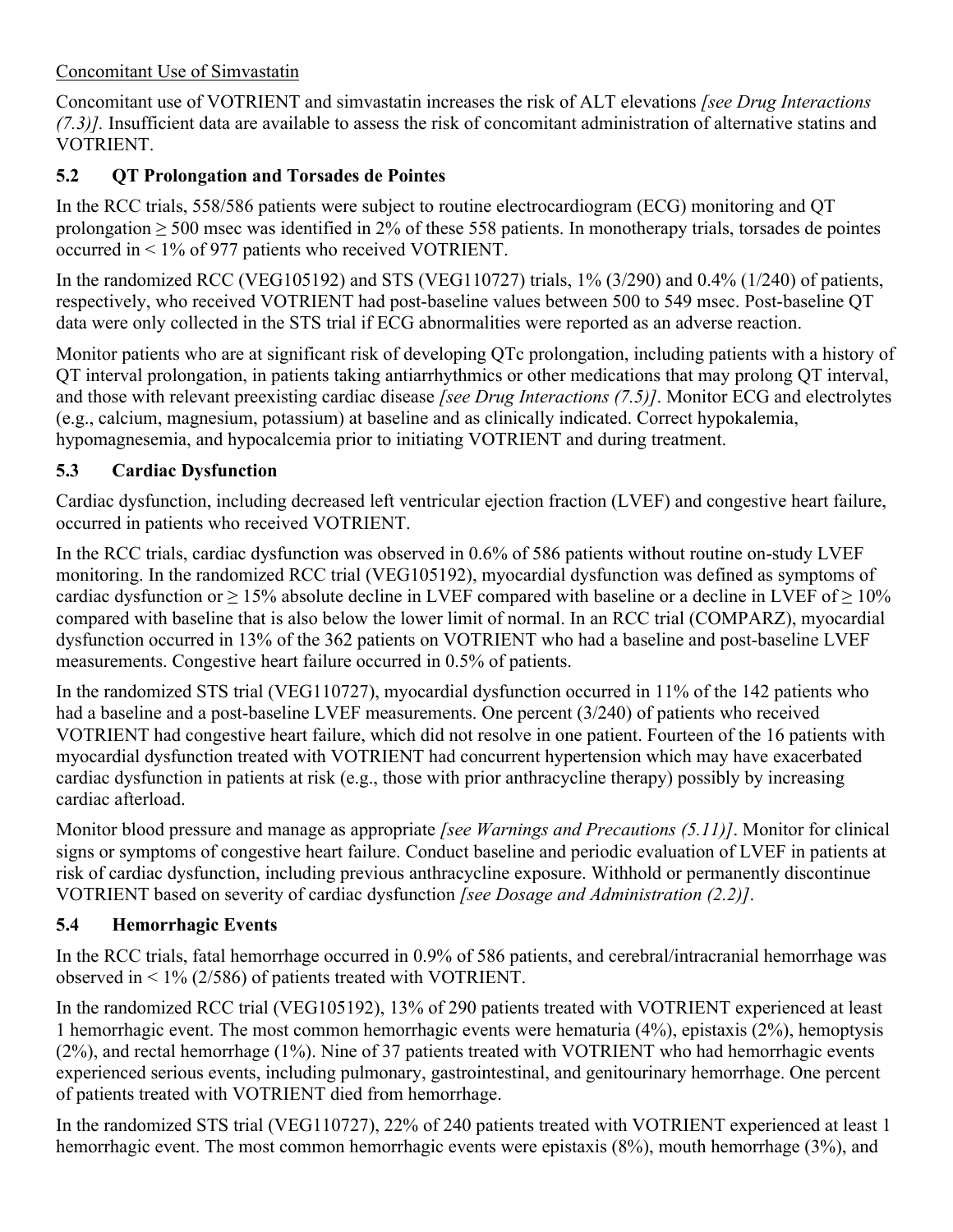anal hemorrhage (2%). Grade 4 hemorrhagic events occurred in 1% of patients and included intracranial hemorrhage, subarachnoid hemorrhage, and peritoneal hemorrhage.

VOTRIENT has not been studied in patients who have a history of hemoptysis, cerebral hemorrhage, or clinically significant gastrointestinal hemorrhage in the past 6 months. Withhold VOTRIENT and resume at reduced dose or permanently discontinue based on severity of hemorrhagic events *[see Dosage and Administration (2.2)]*.

# <span id="page-7-0"></span>**5.5 Arterial Thromboembolic Events**

In the RCC trials, fatal arterial thromboembolic events occurred in 0.3% of 586 patients. In the randomized RCC trial (VEG105192), 2% of 290 patients who received VOTRIENT experienced myocardial infarction or ischemia, 0.3% had a cerebrovascular accident, and 1% had an event of transient ischemic attack.

In the randomized STS trial (VEG110727), 2% of 240 patients who received VOTRIENT experienced a myocardial infarction or ischemia and 0.4% had a cerebrovascular accident.

VOTRIENT has not been studied in patients who have had an arterial thromboembolic event within the previous 6 months. Permanently discontinue VOTRIENT in case of an arterial thromboembolic event *[see Dosage and Administration (2.2)].*

## <span id="page-7-1"></span>**5.6 Venous Thromboembolic Events**

Venous thromboembolic events (VTEs), including venous thrombosis and fatal pulmonary embolus (PE), occurred in patients who received VOTRIENT.

In the randomized RCC trial (VEG105192), VTEs occurred in 1% of 290 patients who received VOTRIENT. In the randomized STS trial (VEG110727), VTEs were reported in 5% of 240 patients who received VOTRIENT. Fatal PE occurred in 1% (2/240).

Monitor for signs and symptoms of VTE and PE. Withhold VOTRIENT and then resume at same dose or permanently discontinue based on severity of VTE *[see Dosage and Administration (2.2)].*

## <span id="page-7-2"></span>**5.7 Thrombotic Microangiopathy**

Thrombotic microangiopathy (TMA), including thrombotic thrombocytopenic purpura (TTP) and hemolytic uremic syndrome (HUS), occurred in clinical trials of VOTRIENT as monotherapy, in combination with bevacizumab, and in combination with topotecan. VOTRIENT is not indicated for use in combination with other agents. Six of the 7 TMA cases occurred within 90 days of the initiation of VOTRIENT. Improvement of TMA was observed after treatment was discontinued.

Monitor for signs and symptoms of TMA. Permanently discontinue VOTRIENT in patients developing TMA. Manage as clinically indicated.

## <span id="page-7-3"></span>**5.8 Gastrointestinal Perforation and Fistula**

In the RCC and STS trials, gastrointestinal perforation or fistula occurred in 0.9% of 586 patients and 1% of 382 patients who received VOTRIENT, respectively. Fatal perforations occurred in 0.3% (2/586) of these patients in the RCC trials and in 0.3% (1/382) of these patients in the STS trials.

Monitor for signs and symptoms of gastrointestinal perforation or fistula. Withhold VOTRIENT in case of Grade 2 or 3 gastrointestinal fistula and resume based on medical judgement. Permanently discontinue VOTRIENT in case of gastrointestinal perforation or Grade 4 gastrointestinal fistula *[see Dosage and Administration (2.2)].*

## <span id="page-7-4"></span>**5.9 Interstitial Lung Disease/Pneumonitis**

Interstitial lung disease (ILD)/pneumonitis, which can be fatal, has been reported with VOTRIENT across clinical trials. ILD/pneumonitis occurred in 0.1% of patients treated with VOTRIENT.

Monitor patients for pulmonary symptoms indicative of ILD/pneumonitis. Permanently discontinue VOTRIENT in patients who develop ILD or pneumonitis *[see Dosage and Administration (2.2)].*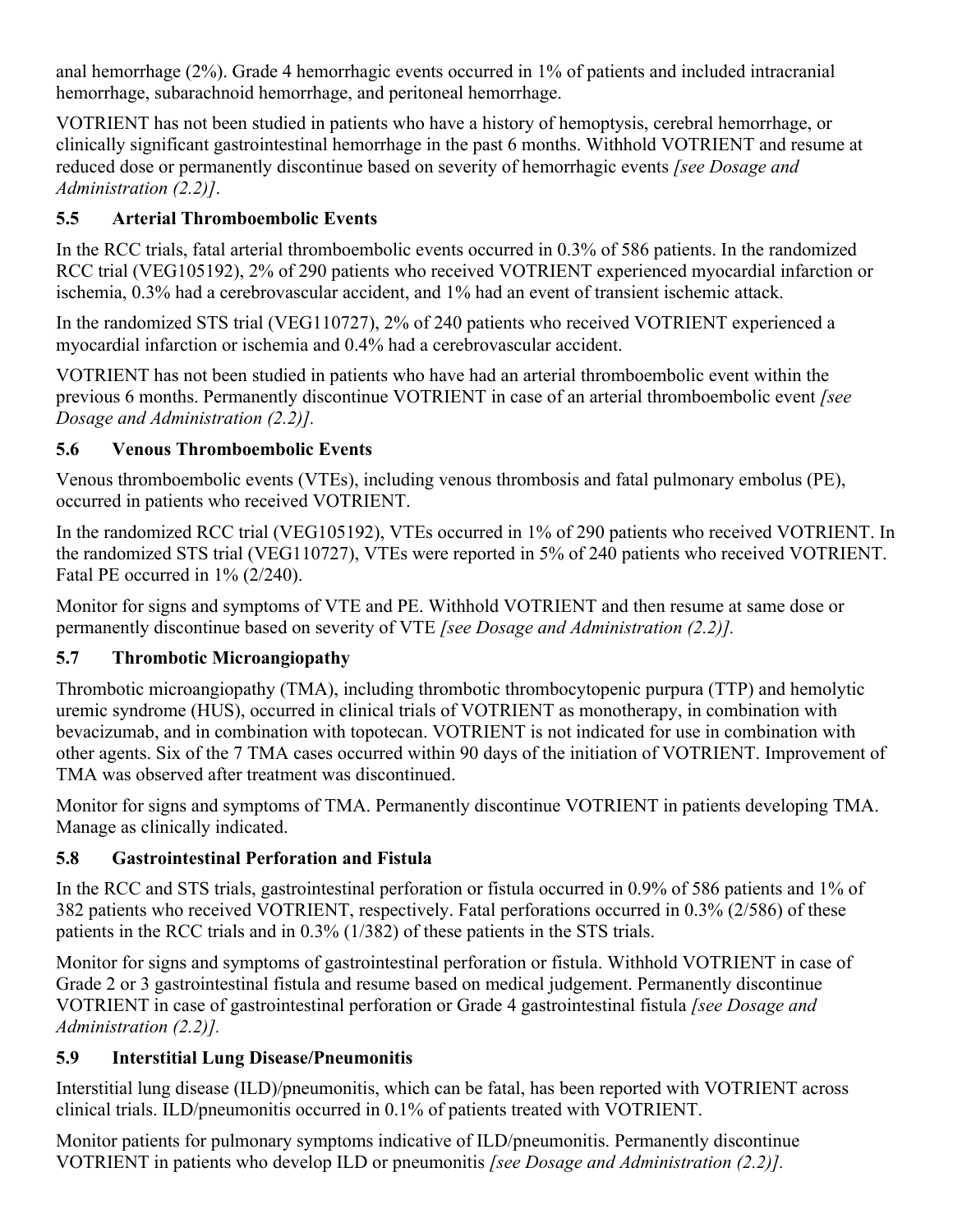### <span id="page-8-0"></span>**5.10 Posterior Reversible Encephalopathy Syndrome**

Posterior Reversible Encephalopathy Syndrome (PRES) has been reported in patients who received VOTRIENT and may be fatal. PRES is a neurological disorder which can present with headache, seizure, lethargy, confusion, blindness, and other visual and neurologic disturbances. Mild to severe hypertension may be present. Confirm diagnosis of PRES by magnetic resonance imaging.

Permanently discontinue VOTRIENT in patients who develop PRES.

## <span id="page-8-1"></span>**5.11 Hypertension**

Hypertension (systolic blood pressure  $\geq 150$  mmHg or diastolic blood pressure  $\geq 100$  mmHg) and hypertensive crisis were observed in patients treated with VOTRIENT.

Approximately 40% of patients who received VOTRIENT experienced hypertension, with Grade 3 occurring in 4% to 7% of patients *[see Adverse Reactions (6.1)]*. About 40% of cases occurred by Day 9 and about 90% of cases occurred in the first 18 weeks across clinical trials. Approximately 1% of patients required permanent discontinuation of VOTRIENT because of hypertension.

Do not initiate VOTRIENT in patients with uncontrolled hypertension. Optimize blood pressure prior to initiating VOTRIENT. Monitor blood pressure as clinically indicated and initiate and adjust antihypertensive therapy as appropriate. Withhold and then dose reduce VOTRIENT or permanently discontinue based on severity of hypertension *[see Dosage and Administration (2.2)]*.

# <span id="page-8-2"></span>**5.12 Risk of Impaired Wound Healing**

Impaired wound healing complications can occur in patients who receive drugs that inhibit the vascular endothelial growth factor (VEGF) signaling pathway. Therefore, VOTRIENT has the potential to adversely affect wound healing.

Withhold VOTRIENT at least 1 week prior to elective surgery. Do not administer for at least 2 weeks following major surgery and until adequate wound healing. The safety of resumption of VOTRIENT after resolution of wound healing complications has not been established.

## <span id="page-8-3"></span>**5.13 Hypothyroidism**

Hypothyroidism, confirmed based on a simultaneous rise of TSH and decline of T4, occurred in 7% of 290 patients who received VOTRIENT in the randomized RCC trial (VEG105192) and in 5% of 240 patients who received VOTRIENT in the randomized STS trial (VEG110727). Hypothyroidism occurred in 4% of the 586 patients in the RCC trials and 5% of the 382 patients in the STS trials.

Monitor thyroid tests at baseline, during treatment and as clinically indicated and manage hypothyroidism as appropriate.

# <span id="page-8-4"></span>**5.14 Proteinuria**

In the randomized RCC trial (VEG105192), proteinuria occurred in 9% of 290 patients who received VOTRIENT. In 2 patients, proteinuria led to discontinuation of VOTRIENT.

In the randomized STS trial (VEG110727), proteinuria occurred in 1% of 240 patients and nephrotic syndrome occurred in 1 patient. Treatment was discontinued in the patient with nephrotic syndrome.

Perform baseline and periodic urinalysis during treatment with follow up measurement of 24-hour urine protein as clinically indicated. Withhold VOTRIENT then resume at a reduced dose or permanently discontinue based on severity of proteinuria. Permanently discontinue in patients with nephrotic syndrome *[see Dosage and Administration (2.2)]*.

## <span id="page-8-5"></span>**5.15 Tumor Lysis Syndrome**

Cases of tumor lysis syndrome (TLS), including fatal cases, have been reported in RCC and STS patients treated with VOTRIENT *[see Adverse Reactions (6.2)]*. Patients may be at risk of TLS if they have rapidly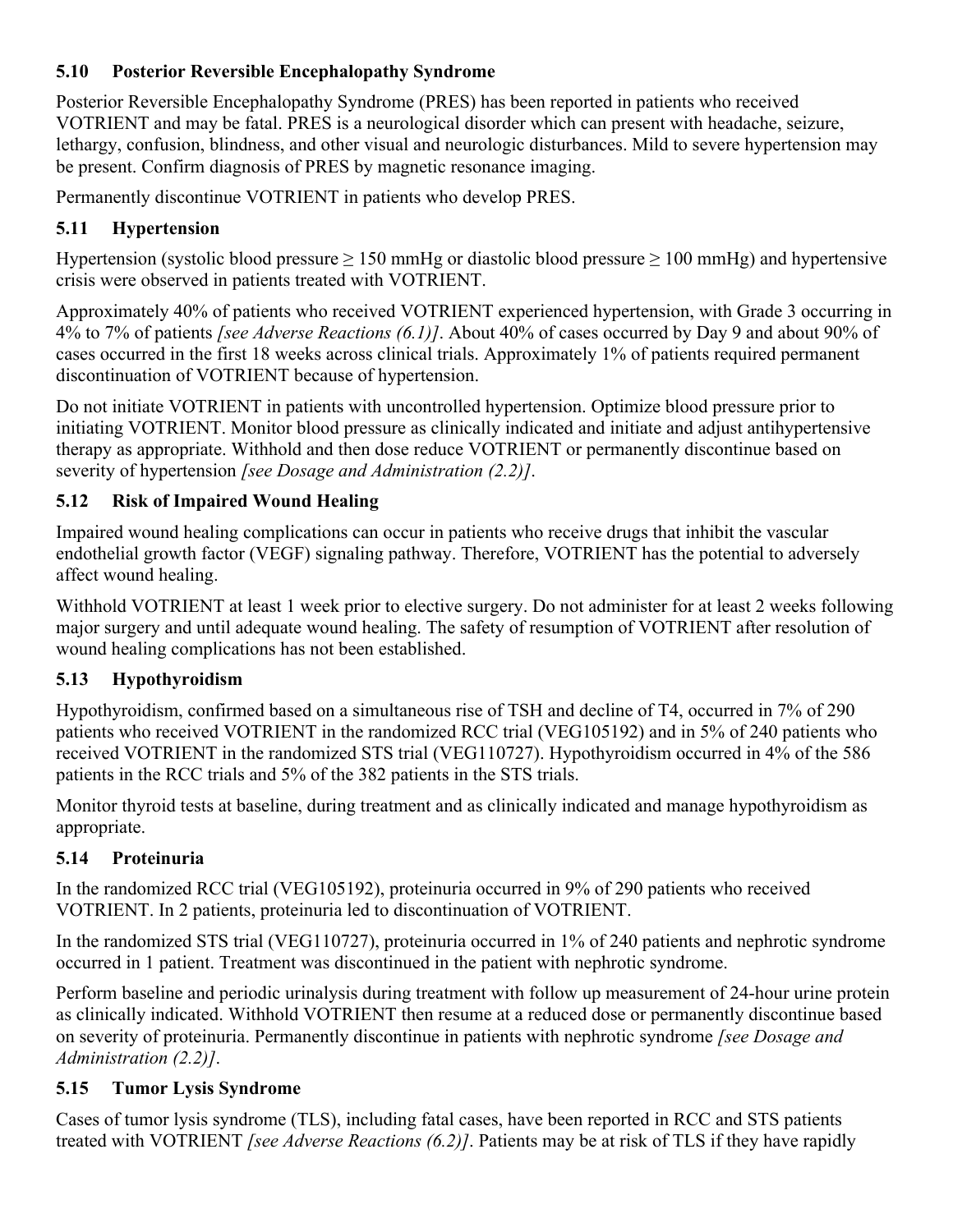growing tumors, a high tumor burden, renal dysfunction, or dehydration. Closely monitor patients at risk, consider appropriate prophylaxis, and treat as clinically indicated.

# <span id="page-9-0"></span>**5.16 Infection**

Serious infections (with or without neutropenia), including some with fatal outcome, have been reported. Monitor patients for signs and symptoms of infection. Institute appropriate anti-infective therapy promptly and consider interruption or discontinuation of VOTRIENT for serious infections.

# <span id="page-9-2"></span>**5.17 Increased Toxicity With Other Cancer Therapy**

VOTRIENT is not indicated for use in combination with other agents. Clinical trials of VOTRIENT in combination with pemetrexed and lapatinib were terminated early due to increased toxicity and mortality. The fatal toxicities observed included pulmonary hemorrhage, gastrointestinal hemorrhage, and sudden death. A safe and effective combination dose has not been established with these regimens.

## <span id="page-9-3"></span>**5.18 Increased Toxicity in Developing Organs**

The safety and effectiveness of VOTRIENT in pediatric patients have not been established. VOTRIENT is not indicated for use in pediatric patients. Based on its mechanism of action, pazopanib may have severe effects on organ growth and maturation during early postnatal development. Administration of pazopanib to juvenile rats < 21 days old resulted in toxicity to the lungs, liver, heart, and kidney and in death at doses significantly lower than the clinically recommended dose or doses tolerated in older animals. VOTRIENT may potentially cause serious adverse effects on organ development in pediatric patients, particularly in patients younger than 2 years of age *[see Use in Specific Populations (8.4)]*.

## <span id="page-9-1"></span>**5.19 Embryo-Fetal Toxicity**

Based on findings from animal studies and its mechanism of action, VOTRIENT can cause fetal harm when administered to a pregnant woman. Administration of VOTRIENT to pregnant rats and rabbits during the period of organogenesis resulted in maternal toxicity, teratogenicity, and abortion at systemic exposures lower than that observed at the maximum recommended human dose (MRHD) of 800 mg (based on area under the curve  $[AUC]$ ).

Advise pregnant women of the potential risk to a fetus. Advise females of reproductive potential to use effective contraception during treatment with VOTRIENT and for at least 2 weeks following the final dose. Advise males (including those who have had vasectomies) with female partners of reproductive potential to use condoms during treatment with VOTRIENT and for at least 2 weeks after the last dose *[see Use in Specific Populations (8.1, 8.3)]*.

## <span id="page-9-4"></span>**6 ADVERSE REACTIONS**

The following clinically significant adverse reactions are elsewhere in the labeling:

- Hepatic Toxicity *[see Warnings and Precautions (5.1)]*
- QT Prolongation and Torsades de Pointes *[see Warnings and Precautions (5.2)]*
- Cardiac Dysfunction *[see Warnings and Precautions (5.3)]*
- Hemorrhagic Events *[see Warnings and Precautions (5.4)]*
- Arterial Thromboembolic Events *[see Warnings and Precautions (5.5)]*
- Venous Thromboembolic Events *[see Warnings and Precautions (5.6)]*
- Thrombotic Microangiopathy (TMA) *[see Warnings and Precautions (5.7)]*
- Gastrointestinal Perforation and Fistula *[see Warnings and Precautions (5.8)]*
- Interstitial Lung Disease (ILD)/Pneumonitis *[see Warnings and Precautions (5.9)]*
- Posterior Reversible Encephalopathy Syndrome (PRES) *[see Warnings and Precautions (5.10)]*
- Hypertension *[see Warnings and Precautions (5.11)]*
- Hypothyroidism *[see Warnings and Precautions (5.13)]*
- Proteinuria *[see Warnings and Precautions (5.14)]*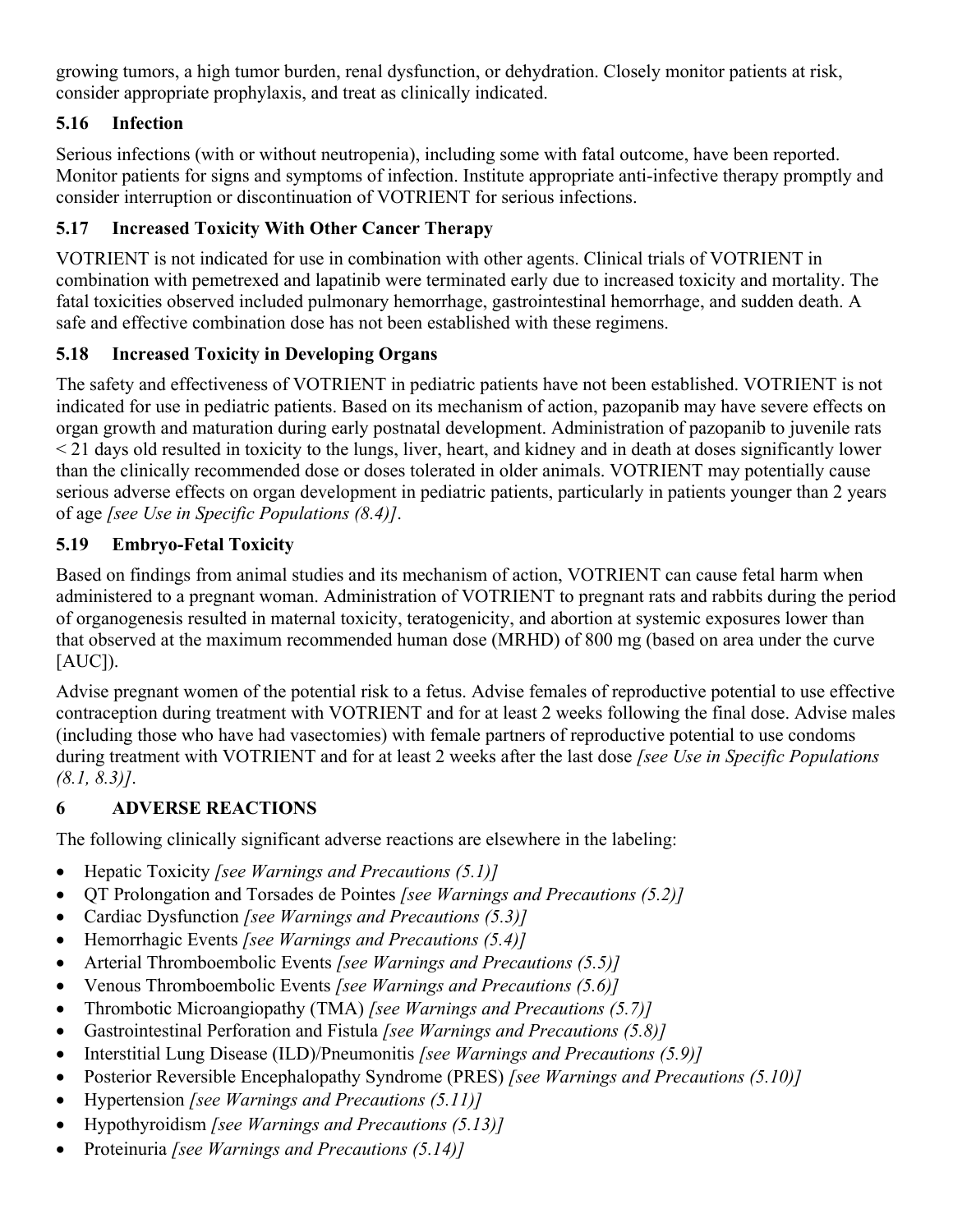- Tumor Lysis Syndrome *[see Warnings and Precautions (5.15)]*
- Infection *[see Warnings and Precautions (5.16)]*

### <span id="page-10-0"></span>**6.1 Clinical Trials Experience**

Because clinical trials are conducted under widely varying conditions, adverse reaction rates observed in the clinical trials of a drug cannot be directly compared with rates in the clinical trials of another drug and may not reflect the rates observed in practice.

The data described in the WARNINGS AND PRECAUTIONS section reflect exposure of 977 patients who received VOTRIENT as a single agent, including 586 VOTRIENT-treated patients with RCC. With a median duration of treatment of 7.4 months (range, 0.1 to 27.6) in these 977 patients, the most common adverse reactions ( $\geq$  20%) in these 586 patients were diarrhea, hypertension, hair color change, nausea, fatigue, anorexia, and vomiting.

The data described in the WARNINGS AND PRECAUTIONS also reflects exposure of 382 patients with advanced soft tissue sarcoma who received VOTRIENT as a single agent, with a median duration of treatment of 3.6 months (range, 0 to 53). The most common adverse reactions ( $\geq$  20%) in these 382 patients were fatigue, diarrhea, nausea, decreased weight, hypertension, decreased appetite, vomiting, tumor pain, hair color changes, musculoskeletal pain, headache, dysgeusia, dyspnea, and skin hypopigmentation.

#### Renal Cell Carcinoma

The safety of VOTRIENT was evaluated in 290 patients with RCC who participated in VEG105192, a randomized, double-blind, placebo-controlled trial *[see Clinical Studies (14.1)]*. The median duration of treatment was 7.4 months (range, 0 to 23) for patients who received VOTRIENT.

Forty-two percent of patients on VOTRIENT required a dose interruption and 36% required a dose reduction.

Table 3 presents adverse reactions in VEG105192.

|                          | <b>VOTRIENT</b><br>$(N = 290)$ |               |               | Placebo<br>$(N = 145)$  |                  |                  |
|--------------------------|--------------------------------|---------------|---------------|-------------------------|------------------|------------------|
|                          | All Grades <sup>a</sup>        | Grade 3       | Grade 4       | All Grades <sup>a</sup> | Grade 3          | Grade 4          |
| <b>Adverse Reactions</b> | $\frac{6}{6}$                  | $\frac{6}{9}$ | $\frac{6}{9}$ | $\frac{0}{0}$           | $\frac{6}{9}$    | $\frac{6}{6}$    |
| Diarrhea                 | 52                             |               | $\leq 1$      | 9                       | $\leq 1$         | $\boldsymbol{0}$ |
| Hypertension             | 40                             | 4             | $\theta$      | 10                      | < 1              | $\boldsymbol{0}$ |
| Hair color changes       | 38                             | $\leq 1$      | $\Omega$      | 3                       | $\theta$         | $\theta$         |
| Nausea                   | 26                             | $\leq 1$      | $\Omega$      | 9                       | $\theta$         | $\theta$         |
| Anorexia                 | 22                             | 2             | $\Omega$      | 10                      | $\leq 1$         | $\theta$         |
| Vomiting                 | 21                             |               | $\leq$ 1      | 8                       | 2                | $\overline{0}$   |
| Fatigue                  | 19                             | 2             | $\theta$      | 8                       |                  |                  |
| Asthenia                 | 14                             | ◠             | $\Omega$      | 8                       | $\boldsymbol{0}$ | $\overline{0}$   |
| Abdominal pain           | 11                             | າ             | $\Omega$      |                         | $\theta$         | $\theta$         |
| Headache                 | 10                             |               |               |                         | 0                | $\theta$         |

## **Table 3. Adverse Reactions (≥ 10%) in Patients with RCC Who Received VOTRIENT in VEG105192**

Abbreviation: RCC, renal cell carcinoma.

aNational Cancer Institute Common Terminology Criteria for Adverse Events, version 3.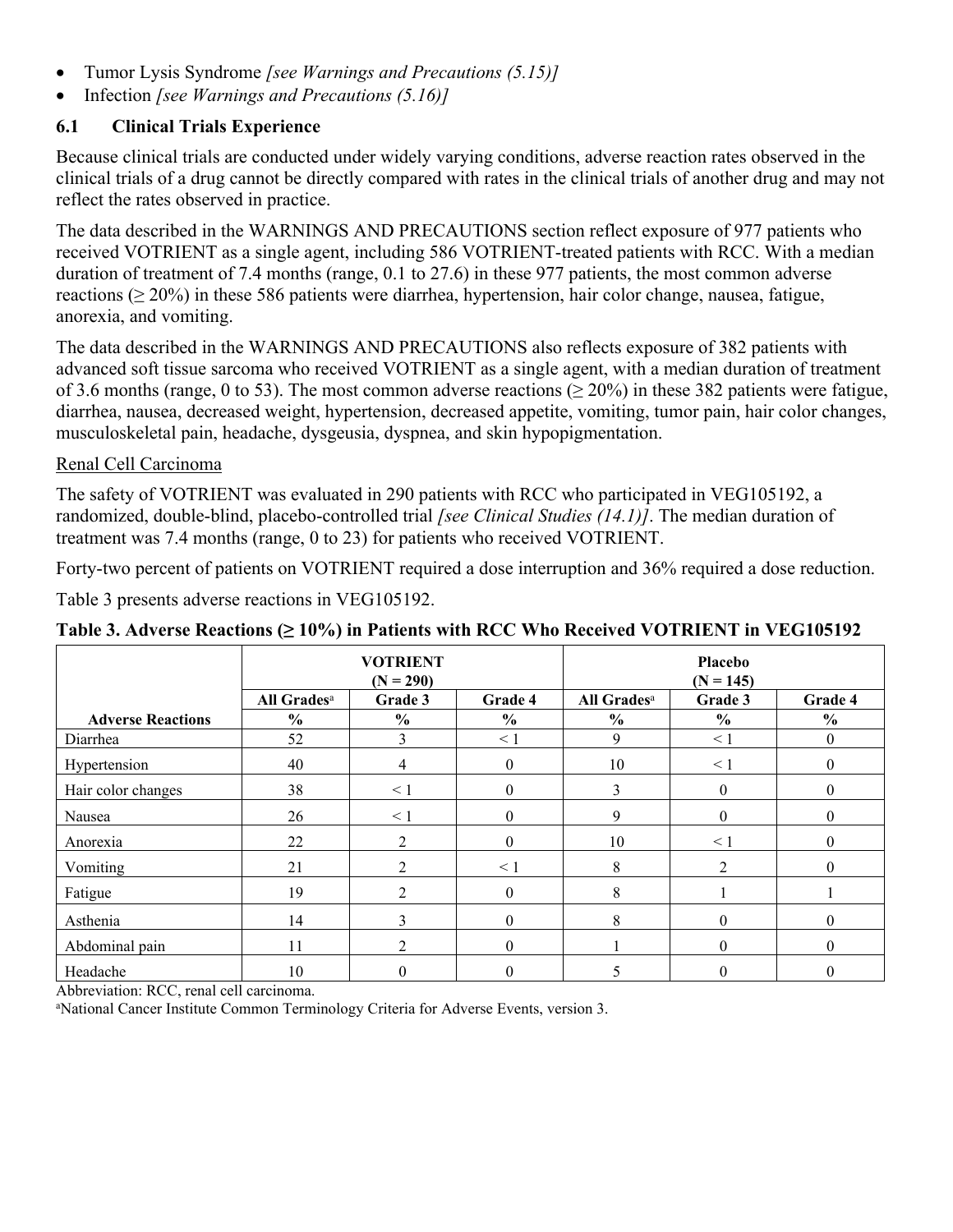Other adverse reactions observed more commonly in patients treated with VOTRIENT than placebo and that occurred in < 10% (any grade) were alopecia (8% versus < 1%), chest pain (5% versus 1%), dysgeusia (8% versus < 1%), dyspepsia (5% versus < 1%), dysphonia (4% versus < 1%), facial edema (1% versus 0%), palmar-plantar erythrodysesthesia (6% versus < 1%), proteinuria (9% versus 0%), rash (8% versus 3%), skin depigmentation (3% versus 0%), and weight decreased (9% versus 3%).

Table 4 presents the laboratory abnormalities in VEG105192.

| Table 4. Select Laboratory Abnormalities (>10%) in Patients with RCC Who Received VOTRIENT with |
|-------------------------------------------------------------------------------------------------|
| a Difference Between Arms of $\geq$ 5% Compared to Placebo in VEG105192                         |

|                           |                         | <b>VOTRIENT</b><br>$(N = 290)$ |                  | Placebo<br>$(N = 145)$  |               |                  |
|---------------------------|-------------------------|--------------------------------|------------------|-------------------------|---------------|------------------|
|                           | All Grades <sup>a</sup> | Grade 3                        | Grade 4          | All Grades <sup>a</sup> | Grade 3       | Grade 4          |
| <b>Parameters</b>         | $\frac{6}{6}$           | $\frac{0}{0}$                  | $\frac{6}{6}$    | $\frac{0}{0}$           | $\frac{0}{0}$ | $\frac{0}{0}$    |
| Chemistry                 |                         |                                |                  |                         |               |                  |
| ALT increased             | 53                      | 10                             | $\overline{2}$   | 22                      |               | $\boldsymbol{0}$ |
| AST increased             | 53                      | 7                              | $\leq 1$         | 19                      | $\leq 1$      | $\boldsymbol{0}$ |
| Glucose increased         | 41                      | $\leq 1$                       | $\boldsymbol{0}$ | 33                      |               | $\theta$         |
| Total bilirubin increased | 36                      | 3                              | $\leq 1$         | 10                      |               | $\leq 1$         |
| Phosphorus decreased      | 34                      | 4                              | $\mathbf{0}$     | 11                      | $\theta$      | $\mathbf{0}$     |
| Sodium decreased          | 31                      | 4                              |                  | 24                      | 4             | $\boldsymbol{0}$ |
| Magnesium decreased       | 26                      | $\leq 1$                       |                  | 14                      | $\theta$      | $\boldsymbol{0}$ |
| Glucose decreased         | 17                      | $\theta$                       | $\leq 1$         | 3                       | $\theta$      | $\theta$         |
| Hematologic               |                         |                                |                  |                         |               |                  |
| Leukopenia                | 37                      | $\theta$                       | $\boldsymbol{0}$ | 6                       | $\theta$      | $\boldsymbol{0}$ |
| Neutropenia               | 34                      |                                | $\leq 1$         | 6                       | $\theta$      | $\theta$         |
| Thrombocytopenia          | 32                      | $\leq 1$                       | $\leq 1$         | 5                       | $\Omega$      | $\leq 1$         |
| Lymphocytopenia           | 31                      | 4                              | $\leq 1$         | 24                      |               | $\boldsymbol{0}$ |

Abbreviations: ALT, alanine aminotransferase; AST, aspartate aminotransferase; RCC, renal cell carcinoma. <sup>a</sup>National Cancer Institute Common Terminology Criteria for Adverse Events, version 3.

Additional adverse reactions from other clinical trials in patients with RCC who received VOTRIENT include arthralgia and muscle spasms.

#### Soft Tissue Sarcoma

The safety of VOTRIENT was evaluated in 240 patients who participated in VEG110727, a randomized, double-blind, placebo-controlled trial *[see Clinical Studies (14.2)]*. The median duration of treatment was 4.5 months (range, 0 to 24) for patients who received VOTRIENT.

Fifty-eight percent of patients on VOTRIENT required a dose interruption and 38% required a dose reduction. Seventeen percent of patients who received VOTRIENT discontinued therapy due to adverse reactions.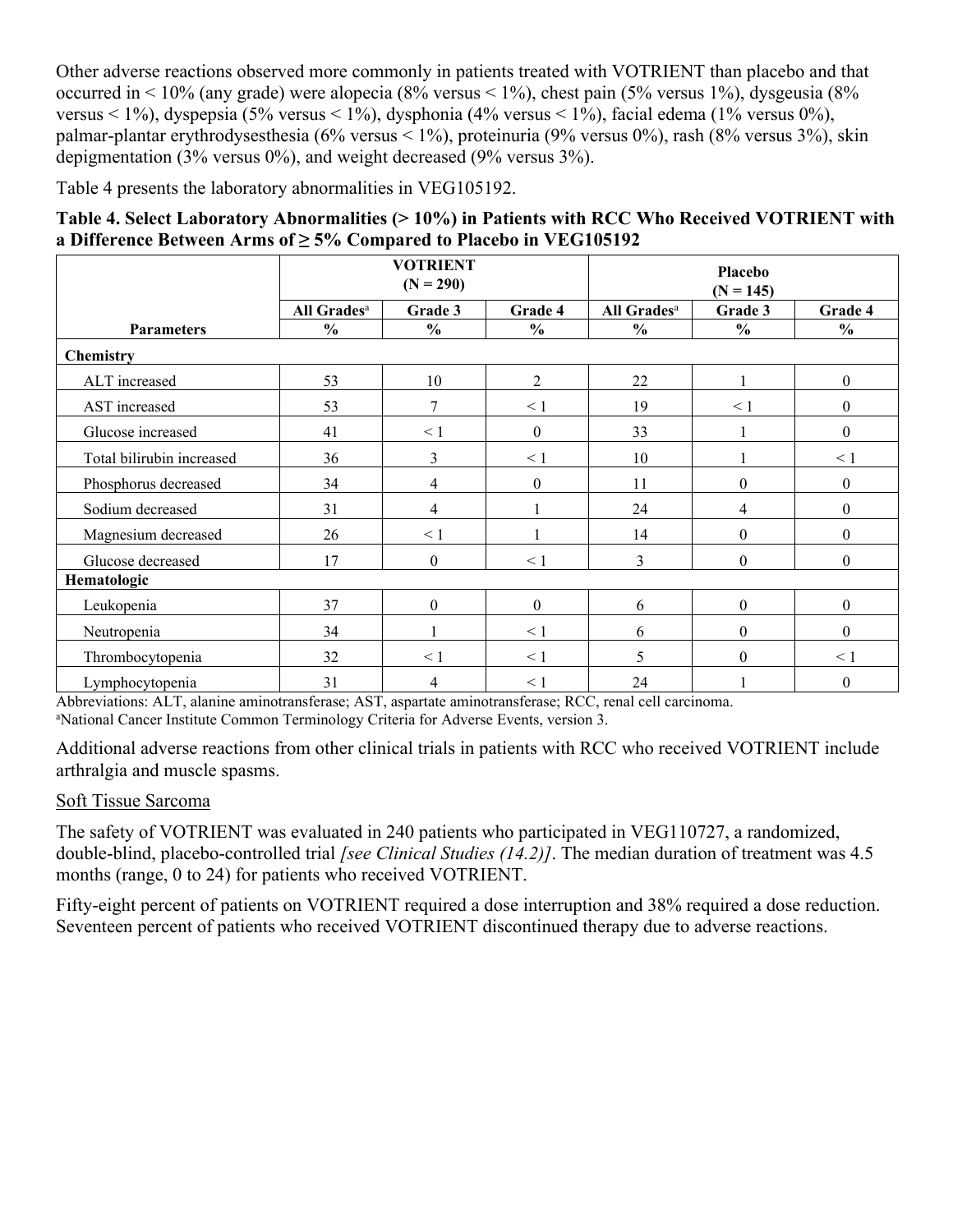#### Table 5 presents the adverse reactions in VEG110727.

|                            | <b>VOTRIENT</b><br>$(N = 240)$    |                         | <b>Placebo</b><br>$(N = 123)$ |                            |                  |                  |
|----------------------------|-----------------------------------|-------------------------|-------------------------------|----------------------------|------------------|------------------|
|                            | <b>All</b><br>Grades <sup>a</sup> | Grade 3                 | Grade 4                       | All<br>Grades <sup>a</sup> | Grade 3          | Grade 4          |
| <b>Adverse Reactions</b>   | $\frac{0}{0}$                     | $\frac{0}{0}$           | $\frac{0}{0}$                 | $\frac{0}{0}$              | $\frac{0}{0}$    | $\frac{0}{0}$    |
| Fatigue                    | 65                                | 13                      | 1                             | 48                         | $\overline{4}$   | 1                |
| Diarrhea                   | 59                                | 5                       | $\mathbf{0}$                  | 15                         | $\mathbf{1}$     | $\mathbf{0}$     |
| Nausea                     | 56                                | $\overline{3}$          | $\overline{0}$                | 22                         | $\overline{2}$   | $\mathbf{0}$     |
| Weight decreased           | 48                                | $\overline{4}$          | $\mathbf{0}$                  | 15                         | $\boldsymbol{0}$ | $\boldsymbol{0}$ |
| Hypertension               | 42                                | $\overline{7}$          | $\overline{0}$                | 6                          | $\overline{0}$   | $\boldsymbol{0}$ |
| Appetite decreased         | 40                                | 6                       | $\mathbf{0}$                  | 19                         | $\mathbf{0}$     | $\mathbf{0}$     |
| Hair color changes         | 39                                | $\boldsymbol{0}$        | $\mathbf{0}$                  | $\overline{2}$             | $\mathbf{0}$     | $\overline{0}$   |
| Vomiting                   | 33                                | 3                       | $\boldsymbol{0}$              | 11                         | 1                | $\boldsymbol{0}$ |
| Tumor pain                 | 29                                | 8                       | $\mathbf{0}$                  | 21                         | $\overline{7}$   | $\overline{2}$   |
| Dysgeusia                  | 28                                | $\boldsymbol{0}$        | $\boldsymbol{0}$              | $\overline{3}$             | $\boldsymbol{0}$ | $\boldsymbol{0}$ |
| Headache                   | 23                                | $\mathbf{1}$            | $\mathbf{0}$                  | 8                          | $\overline{0}$   | $\overline{0}$   |
| Musculoskeletal pain       | 23                                | $\overline{2}$          | $\mathbf{0}$                  | 20                         | $\overline{2}$   | $\mathbf{0}$     |
| Myalgia                    | 23                                | $\overline{2}$          | $\overline{0}$                | 9                          | $\overline{0}$   | $\boldsymbol{0}$ |
| Gastrointestinal pain      | 23                                | $\overline{\mathbf{3}}$ | $\overline{0}$                | 9                          | $\overline{4}$   | $\mathbf{0}$     |
| Dyspnea                    | 20                                | 5                       | $\leq 1$                      | 17                         | 5                | $\mathbf{1}$     |
| Exfoliative rash           | 18                                | $\leq 1$                | $\overline{0}$                | 9                          | $\overline{0}$   | $\overline{0}$   |
| Cough                      | 17                                | $\leq 1$                | $\mathbf{0}$                  | 12                         | $\leq 1$         | $\mathbf{0}$     |
| Peripheral edema           | 14                                | $\overline{2}$          | $\overline{0}$                | 9                          | $\overline{2}$   | $\mathbf{0}$     |
| Mucositis                  | 12                                | $\overline{2}$          | $\mathbf{0}$                  | $\overline{2}$             | $\boldsymbol{0}$ | $\mathbf{0}$     |
| Alopecia                   | 12                                | $\boldsymbol{0}$        | $\overline{0}$                | $\mathbf{1}$               | $\overline{0}$   | $\boldsymbol{0}$ |
| <b>Dizziness</b>           | 11                                | $\mathbf{1}$            | $\mathbf{0}$                  | $\overline{4}$             | $\mathbf{0}$     | $\mathbf{0}$     |
| Skin disorder <sup>b</sup> | 11                                | $\overline{2}$          | $\mathbf{0}$                  | $\mathbf{1}$               | $\boldsymbol{0}$ | $\overline{0}$   |
| Skin hypopigmentation      | 11                                | $\overline{0}$          | $\mathbf{0}$                  | $\mathbf{0}$               | $\mathbf{0}$     | $\mathbf{0}$     |
| Stomatitis                 | 11                                | $\leq 1$                | $\boldsymbol{0}$              | $\overline{\mathbf{3}}$    | $\mathbf{0}$     | $\boldsymbol{0}$ |
| Chest pain                 | 10                                | $\overline{2}$          | $\overline{0}$                | 6                          | $\overline{0}$   | $\mathbf{0}$     |

**Table 5. Adverse Reactions (≥ 10%) in Patients with STS Who Received VOTRIENT in VEG110727**

Abbreviation: STS, soft tissue sarcoma.

<sup>a</sup>National Cancer Institute Common Terminology Criteria for Adverse Events, version 3.

b<sub>27</sub> of the 28 cases of skin disorder were palmar-plantar erythrodysesthesia.

Other adverse reactions observed more commonly in patients treated with VOTRIENT that occurred in  $\geq$  5% of patients and at an incidence of more than 2% difference from placebo included insomnia (9% versus 6%), hypothyroidism (8% versus 0%), dysphonia (8% versus 2%), epistaxis (8% versus 2%), left ventricular dysfunction (8% versus 4%), dyspepsia (7% versus 2%), dry skin (6% versus < 1%), chills (5% versus 1%), vision blurred (5% versus 2%), and nail disorder (5% versus 0%).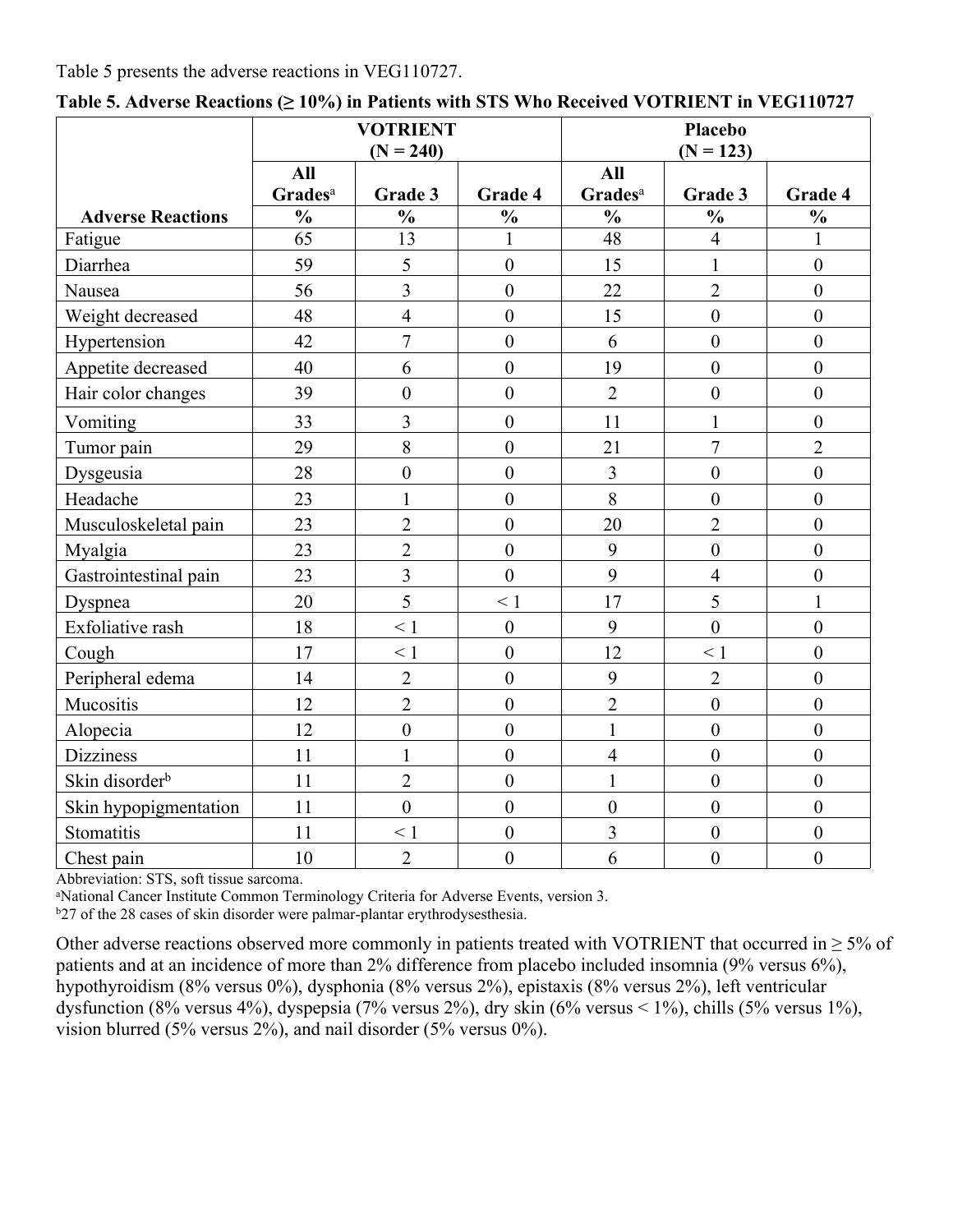Table 6 presents the laboratory abnormalities in VEG110727.

|                           | <b>VOTRIENT</b><br>$(N = 240)$ |                |                  | Placebo<br>$(N = 123)$     |                  |                  |
|---------------------------|--------------------------------|----------------|------------------|----------------------------|------------------|------------------|
|                           | All<br>Grades <sup>a</sup>     | Grade 3        | Grade 4          | All<br>Grades <sup>a</sup> | Grade 3          | Grade 4          |
| <b>Parameters</b>         | $\frac{6}{6}$                  | $\frac{6}{6}$  | $\frac{0}{0}$    | $\frac{6}{6}$              | $\frac{0}{0}$    | $\frac{0}{0}$    |
| <b>Chemistry</b>          |                                |                |                  |                            |                  |                  |
| AST increased             | 51                             | 5              | 3                | 22                         | $\overline{2}$   | $\boldsymbol{0}$ |
| ALT increased             | 46                             | 8              | $\overline{2}$   | 18                         | $\overline{2}$   | $\mathbf{1}$     |
| Glucose increased         | 45                             | $\leq 1$       | $\boldsymbol{0}$ | 35                         | $\overline{2}$   | $\boldsymbol{0}$ |
| Albumin decreased         | 34                             |                | $\mathbf{0}$     | 21                         | $\overline{0}$   | $\boldsymbol{0}$ |
| Alkaline phosphatase      | 32                             | 3              | $\theta$         | 23                         |                  | $\mathbf{0}$     |
| increased                 |                                |                |                  |                            |                  |                  |
| Sodium decreased          | 31                             | $\overline{4}$ | $\theta$         | 20                         | 3                | $\mathbf{0}$     |
| Total bilirubin increased | 29                             |                | $\theta$         | 7                          | $\overline{2}$   | $\boldsymbol{0}$ |
| Potassium increased       | 16                             |                | $\theta$         | 11                         | $\theta$         | $\boldsymbol{0}$ |
| Hematologic               |                                |                |                  |                            |                  |                  |
| Leukopenia                | 44                             |                | $\mathbf{0}$     | 15                         | $\boldsymbol{0}$ | $\boldsymbol{0}$ |
| Lymphocytopenia           | 43                             | 10             | $\mathbf{0}$     | 36                         | 9                | $\overline{2}$   |
| Thrombocytopenia          | 36                             | $\overline{3}$ |                  | 6                          | $\overline{0}$   | $\boldsymbol{0}$ |
| Neutropenia               | 33                             | $\overline{4}$ | $\boldsymbol{0}$ | 7                          | $\boldsymbol{0}$ | $\boldsymbol{0}$ |

**Table 6. Select Laboratory Abnormalities (> 10%) in Patients with STS Who Received VOTRIENT with a Difference Between Arms of ≥ 5% Compared to Placebo in VEG110727**

Abbreviations: ALT, alanine aminotransferase; AST, aspartate aminotransferase; STS, soft tissue sarcoma. <sup>a</sup>National Cancer Institute Common Terminology Criteria for Adverse Events, version 3.

Other Clinically Relevant Adverse Reactions

### *Lipase Elevations*

In a single-arm RCC trial (VEG102616), elevated lipase was observed for 27% of 181 patients with available laboratory data. Elevated lipase as an adverse reaction was reported for 4% of 225 patients, including 2.7% (6/225) with Grade 3 and 0.4% (1/225) with Grade 4. In the RCC trials, clinical pancreatitis was observed in  $\leq$  1% of 586 patients.

## *Pneumothorax*

Two of 290 patients (0.7%) treated with VOTRIENT in the randomized RCC trial (VEG105192) and 8 of 240 patients (3.3%) treated with VOTRIENT in the randomized STS trial (VEG110727) developed a pneumothorax.

## *Bradycardia*

In the randomized RCC trial (VEG105192), bradycardia based on vital signs (< 60 beats per minute) was observed in 19% of 280 patients treated with VOTRIENT. Bradycardia was reported as an adverse reaction in 2% of 290 patients.

In the randomized STS trial (VEG110727), bradycardia based on vital signs (< 60 beats per minute) was observed in 19% of 238 patients treated with VOTRIENT. Bradycardia was reported as an adverse reaction in 2% of 240 patients.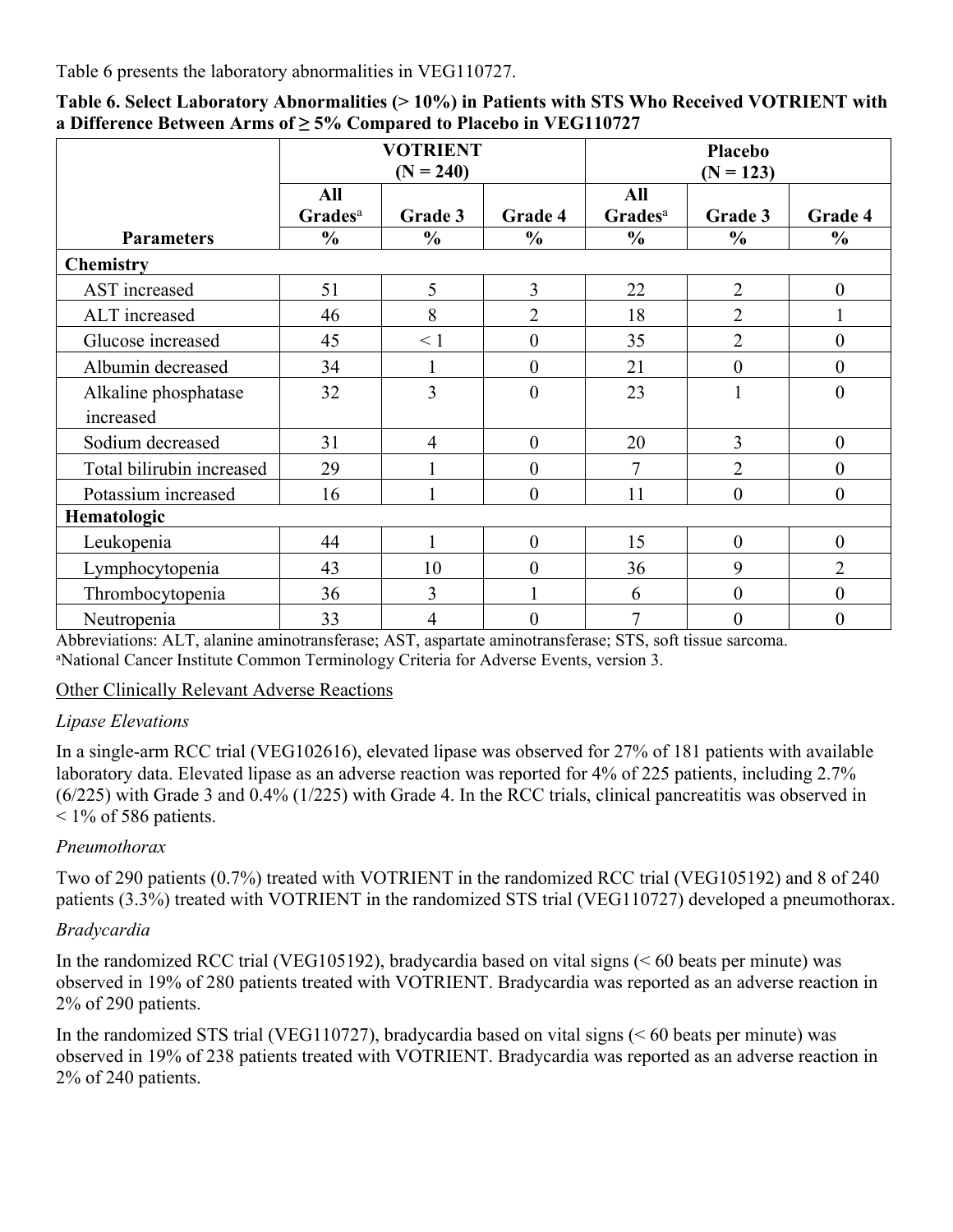### *Adverse Reactions in East Asian Patients*

In an analysis of pooled clinical trial data ( $N = 1938$ ) with VOTRIENT, Grade 3 and Grade 4 neutropenia (12% versus 2%), thrombocytopenia (6% versus < 1%) and palmar-plantar erythrodysesthesia (6% versus 2%) were observed more frequently in patients of East Asian descent than in patients of non-East Asian descent.

### <span id="page-14-3"></span>**6.2 Postmarketing Experience**

The following adverse reactions have been identified during post-approval use of VOTRIENT. Because these reactions are reported voluntarily from a population of uncertain size, it is not always possible to reliably estimate the frequency or establish a causal relationship to drug exposure.

Blood and Lymphatic System Disorders: Polycythemia

Eye Disorders: Retinal detachment/tear

Gastrointestinal Disorders: Pancreatitis

Metabolic and Nutrition Disorder: Tumor lysis syndrome (including fatal cases)

Vascular Disorders: Arterial (including aortic) aneurysms, dissections, and rupture (including fatal cases)

### <span id="page-14-4"></span>**7 DRUG INTERACTIONS**

### <span id="page-14-0"></span>**7.1 Effect of Other Drugs on VOTRIENT**

### Strong CYP3A4 Inhibitors

Coadministration of pazopanib with strong inhibitors of CYP3A4 increases pazopanib concentrations *[see Clinical Pharmacology (12.3)]*. Avoid coadministration of VOTRIENT with strong CYP3A4 inhibitors and consider an alternate concomitant medication with no or minimal enzyme inhibition potential. If coadministration of a strong CYP3A4 inhibitor cannot be avoided, reduce the dose of VOTRIENT *[see Dosage and Administration (2.4)]*.

### Strong CYP3A4 Inducers

Coadministration of strong CYP3A4 inducers may decrease plasma pazopanib concentrations. Consider an alternate concomitant medication with no or minimal enzyme induction potential. VOTRIENT is not recommended if chronic use of strong CYP3A4 inducers cannot be avoided *[see Dosage and Administration (2.4)]*.

#### **Transporters**

Coadministration of strong inhibitors of P-gp or BCRP may increase pazopanib concentrations. Avoid concomitant use of VOTRIENT with strong inhibitors of P-gp or BCRP. Consider selection of alternative concomitant medicinal products with no or minimal potential to inhibit P-gp or BCRP.

### <span id="page-14-1"></span>**7.2 Effects of VOTRIENT on Other Drugs**

### CYP Substrates

Coadministration of VOTRIENT with agents with narrow therapeutic windows that are metabolized by CYP3A4, CYP2D6, or CYP2C8 may result in inhibition of the metabolism of these products and create the potential for serious adverse reactions. The concomitant use of VOTRIENT with agents with narrow therapeutic windows that are metabolized by CYP3A4, CYP2D6, or CYP2C8 is not recommended *[see Clinical Pharmacology (12.3)]*.

### <span id="page-14-2"></span>**7.3 Concomitant Use With Simvastatin**

Concomitant use of VOTRIENT with simvastatin increases the incidence of ALT elevations. Across clinical trials of VOTRIENT as a single agent,  $ALT > 3 \times ULN$  was reported in 126/895 (14%) of patients who did not use statins compared with 11/41 (27%) of patients who had concomitant use of simvastatin. If a patient receiving concomitant simvastatin develops ALT elevations, increase to weekly monitoring of liver function as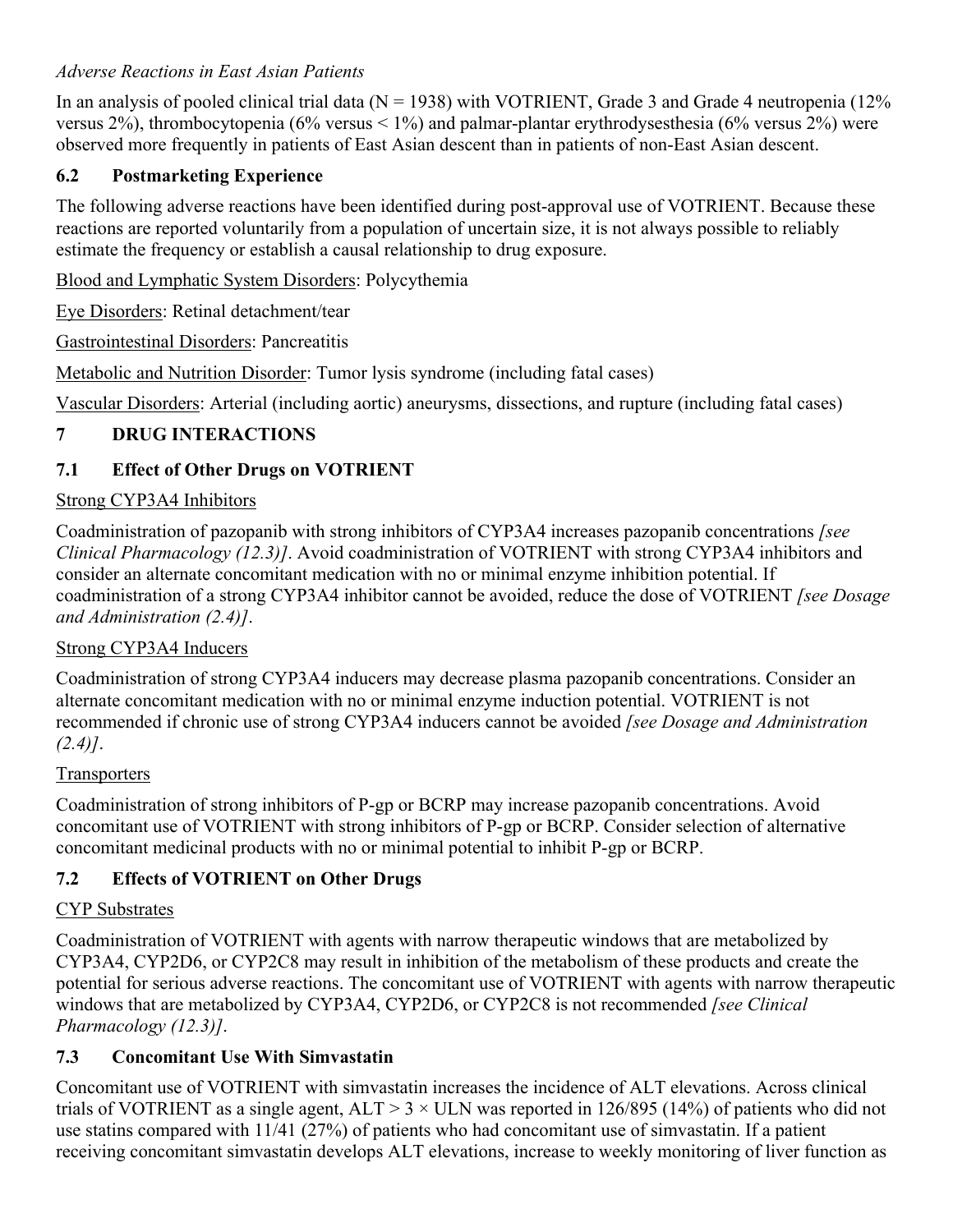recommended. Withhold VOTRIENT and resume at reduced dose, or permanently discontinue based on severity of hepatotoxicity *[see Dosage and Administration (2.2), Warnings and Precautions (5.1)]*. Insufficient data are available to assess the risk of concomitant administration of alternative statins and VOTRIENT.

## <span id="page-15-1"></span>**7.4 Concomitant Use With Gastric Acid-Reducing Agents**

Concomitant use of VOTRIENT with esomeprazole, a PPI, decreased the exposure of pazopanib. Avoid concomitant use of VOTRIENT with gastric acid-reducing agents. If concomitant administration with a gastric acid-reducing agent cannot be avoided, consider short-acting antacids in place of PPIs and H2-receptor antagonists. Separate short-acting antacid and pazopanib dosing by several hours to avoid a reduction in pazopanib exposure *[see Dosage and Administration (2.4), Clinical Pharmacology (12.3)]*.

# <span id="page-15-2"></span>**7.5 Drugs That Prolong the QT Interval**

VOTRIENT is associated with QTc interval prolongation *[see Warnings and Precautions (5.2), Clinical Pharmacology (12.2)]*. Avoid coadministration of VOTRIENT with drugs known to prolong the QT/QTc interval.

# <span id="page-15-3"></span>**8 USE IN SPECIFIC POPULATIONS**

## <span id="page-15-0"></span>**8.1 Pregnancy**

### Risk Summary

Based on animal reproduction studies and its mechanism of action *[see Clinical Pharmacology (12.1)]*, VOTRIENT can cause fetal harm when administered to a pregnant woman. There are no available data on VOTRIENT use in pregnant women to evaluate for a drug-associated risk. In animal developmental and reproductive toxicology studies, oral administration of pazopanib to pregnant rats and rabbits throughout organogenesis resulted in teratogenicity, and abortion at systemic exposures lower than that observed at the MRHD of 800 mg/day (based on AUC) *(see Data)*. Advise pregnant women of the potential risk to a fetus.

The estimated background risk of major birth defects and miscarriage for the indicated population is unknown. All pregnancies have a background risk of birth defect, loss or other adverse outcomes. In the U.S. general population, the estimated background risk of major birth defects in clinically recognized pregnancies and miscarriage is 2% to 4% and 15% to 20%, respectively.

## Data

## *Animal Data*

In a female fertility and early embryonic development study, female rats were administered oral pazopanib at least 15 days prior to mating and for 6 days after mating, which resulted in increased pre-implantation loss and early resorptions at dosages greater than or equal to 30 mg/kg/day (approximately 0.4-fold the AUC at the MRHD of 800 mg/day). Total litter resorption was seen at 300 mg/kg/day (approximately 0.8-fold the AUC at the MRHD of 800 mg/day). Postimplantation loss, embryolethality, and decreased fetal body weights were noted in females administered doses greater than or equal to 10 mg/kg/day (approximately 0.3-fold the AUC at the MRHD of 800 mg/day).

In embryo-fetal developmental toxicity studies in rats and rabbits, oral pazopanib was administered to pregnant animals during organogenesis. In rats, dose levels of greater than or equal to 3 mg/kg/day (approximately 0.1-fold the AUC at the MRHD of 800 mg/day) resulted in teratogenic effects, including cardiovascular malformations (retroesophageal subclavian artery, missing innominate artery, changes in the aortic arch), incomplete or absent ossification, increases in postimplantation loss, embryolethality and reduced fetal body weight. In rabbits, maternal toxicity, increased postimplantation loss and abortion were observed at doses greater than or equal to 30 mg/kg/day (approximately 0.007-fold the AUC at the MRHD of 800 mg/day). In addition, severe maternal body weight loss and 100% litter loss were observed at doses greater than or equal to 100 mg/kg/day (0.02-fold the AUC at the MRHD of 800 mg/day), while fetal weight was reduced at doses greater than or equal to 3 mg/kg/day (AUC not calculated).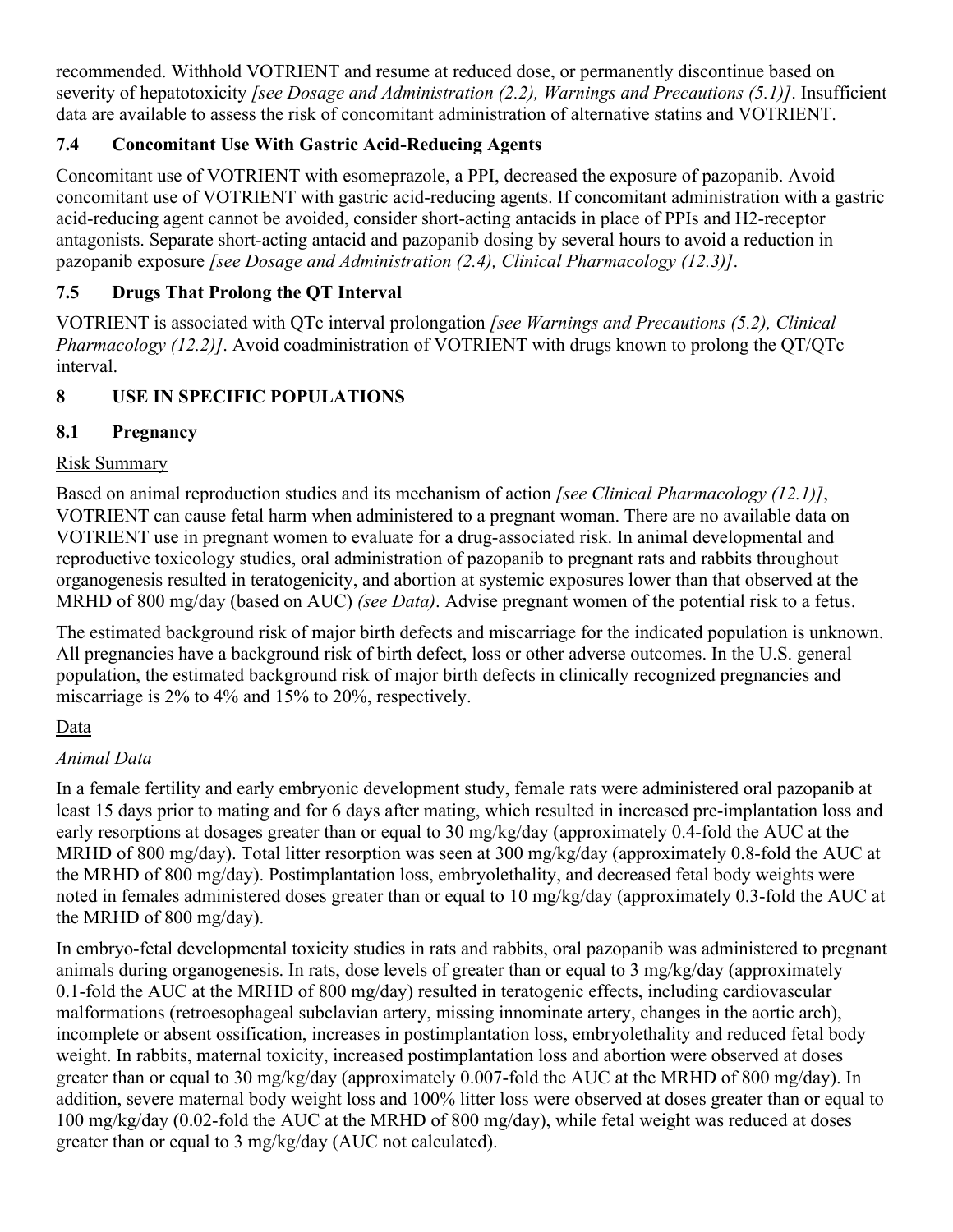#### <span id="page-16-1"></span>**8.2 Lactation**

#### Risk Summary

There is no data on the presence of pazopanib or its metabolites in human milk or their effects on the breastfed infant or milk production. Because of the potential for serious adverse reactions in breastfed infants, advise women not to breastfeed during treatment with VOTRIENT and for 2 weeks after the final dose.

#### <span id="page-16-0"></span>**8.3 Females and Males of Reproductive Potential**

VOTRIENT can cause fetal harm when administered to a pregnant woman *[see Use in Specific Populations (8.1)].*

#### Pregnancy Testing

Verify pregnancy status of females of reproductive potential prior to starting treatment with VOTRIENT.

#### Contraception

#### *Females*

Advise females of reproductive potential to use effective contraception during treatment with VOTRIENT and for at least 2 weeks after the last dose.

#### *Males*

Advise males (including those who have had vasectomies) with female partners of reproductive potential to use condoms during treatment with VOTRIENT and for at least 2 weeks after the last dose.

#### Infertility

Based on findings from animal studies, VOTRIENT may impair fertility in females and males of reproductive potential while receiving treatment *[see Nonclinical Toxicology (13.1)].*

### <span id="page-16-2"></span>**8.4 Pediatric Use**

The safety and effectiveness of VOTRIENT in pediatric patients have not been established.

#### Juvenile Animal Toxicity Data

In rats, weaning occurs at Day 21 postpartum which approximately equates to a human pediatric age of 2 years. In a juvenile animal toxicology study performed in rats, when animals were dosed from Day 9 through Day 14 postpartum (pre-weaning), pazopanib caused abnormal organ growth/maturation in the kidney, lung, liver, and heart at approximately 0.1-fold the AUC in adults at the MRHD of 800 mg/day of VOTRIENT. At approximately 0.4-fold the AUC in adults at the MRHD of 800 mg/day, pazopanib administration resulted in mortality.

In repeat-dose toxicology studies in rats, including 4-week, 13-week, and 26-week administration, toxicities in bone, teeth, and nail beds were observed at doses greater than or equal to 3 mg/kg/day (approximately 0.07-fold the AUC at the MRHD of 800 mg/day). Doses of 300 mg/kg/day (approximately 0.8-fold the AUC at the MRHD of 800 mg/day) were not tolerated in 13- and 26-week studies and animals required dose reductions due to body weight loss and morbidity. Hypertrophy of epiphyseal growth plates, nail abnormalities (including broken, overgrown, or absent nails) and tooth abnormalities in growing incisor teeth (including excessively long, brittle, broken, and missing teeth, and dentine and enamel degeneration and thinning) were observed in rats at doses greater than or equal to 30 mg/kg/day (approximately 0.35-fold the AUC at the MRHD of 800 mg/day) at 26 weeks, with the onset of tooth and nail bed alterations noted clinically after 4 to 6 weeks. Similar findings were noted in repeat-dose studies in juvenile rats dosed with pazopanib beginning Day 21 postpartum (post-weaning). In the post-weaning animals, the occurrence of changes in teeth and bones occurred earlier and with greater severity than in older animals. There was evidence of tooth degeneration and decreased bone growth at doses greater than or equal to 30 mg/kg (approximately 0.1- to 0.2-fold the AUC at the MRHD of 800 mg/day). Pazopanib exposure in juvenile rats was lower than that seen at the same dose levels in adult animals,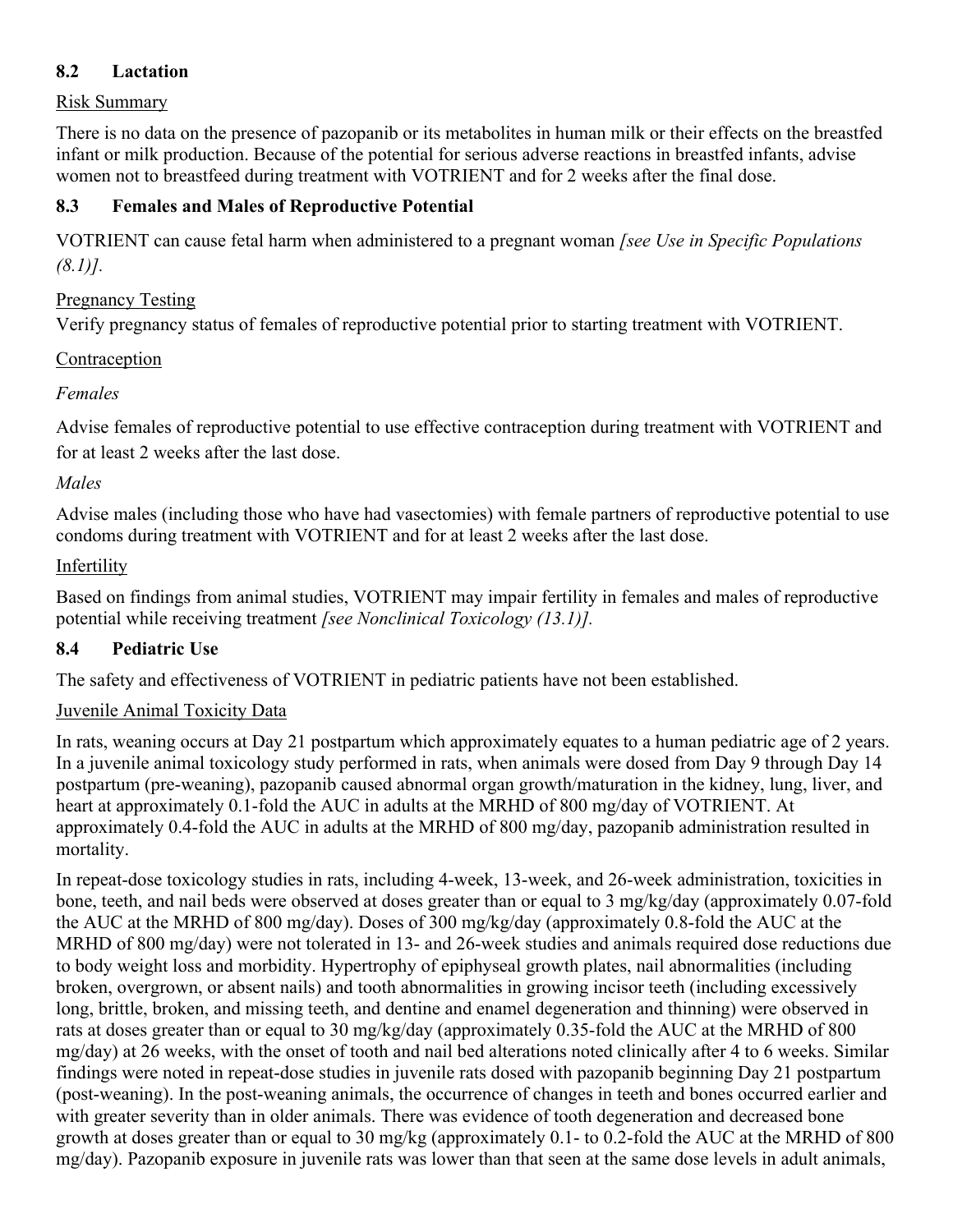based on comparative AUC values. At pazopanib doses approximately 0.5- to 0.7-fold the AUC at the MRHD of 800 mg/day, decreased bone growth in juvenile rats persisted even after the end of the dosing period. Finally, despite lower pazopanib exposures than those reported in adult animals or adult humans, juvenile animals administered 300 mg/kg/dose pazopanib required dose reduction within 4 weeks of dosing initiation due to significant toxicity, although adult animals could tolerate this same dose for at least 3 times as long *[see Warnings and Precautions (5.18)].*

## <span id="page-17-0"></span>**8.5 Geriatric Use**

In pooled clinical trials with VOTRIENT, 30% of 2080 patients were aged  $\geq$  65 years. More patients  $\geq$  65 years had ALT elevations > 3 × ULN compared to patients < 65 years (23% versus 18%) *[see Warnings and Precautions (5.1)].*

In the RCC trials, 33% of 586 patients were aged  $\geq$  65 years. No overall differences in safety or effectiveness of VOTRIENT were observed between these patients and younger patients.

In the STS trials, 24% of 382 patients were aged  $\geq$  65 years. Patients aged  $\geq$  65 years had a higher incidence of Grade 3 or 4 fatigue (19% versus 12% for patients aged  $\leq 65$  years), hypertension (10% versus 6%), decreased appetite (11% versus 2%), ALT elevations (3% versus 2%) and AST elevations (4% versus 1%). In the randomized STS trial (VEG110727), no overall differences in effectiveness of VOTRIENT were observed between patients aged  $\geq 65$  years and younger patients.

## <span id="page-17-1"></span>**8.6 Renal Impairment**

No dose adjustment is recommended for patients with renal impairment. VOTRIENT has not been studied in patients with severe renal impairment or in patients undergoing peritoneal dialysis or hemodialysis.

# <span id="page-17-2"></span>**8.7 Hepatic Impairment**

No dose adjustment is required in patients with mild hepatic impairment (either total bilirubin ≤ ULN and ALT  $>$  ULN or bilirubin  $>$  1 to 1.5  $\times$  ULN and any ALT value). VOTRIENT is not recommended in patients with moderate (total bilirubin  $> 1.5$  to 3  $\times$  ULN and any ALT value) and severe (total bilirubin  $> 3 \times$  ULN and any ALT value) hepatic impairment *[see Dosage and Administration (2.3), Clinical Pharmacology (12.3)]*.

# <span id="page-17-3"></span>**10 OVERDOSAGE**

Dose-limiting toxicity (Grade 3 fatigue) and Grade 3 hypertension were each observed in 1 of 3 patients dosed at 2,000 mg daily (2.5 times the recommended dose) and 1,000 mg daily (1.25 times the recommended dose), respectively.

Provide general supportive measures to manage an overdose. Hemodialysis is not expected to enhance the elimination of VOTRIENT because pazopanib is not significantly renally excreted and is highly bound to plasma proteins.

# <span id="page-17-4"></span>**11 DESCRIPTION**

Pazopanib is a kinase inhibitor. Pazopanib is presented as the hydrochloride salt, with the chemical name 5-[[4- [(2,3-dimethyl-2H-indazol-6-yl)methylamino]-2-pyrimidinyl]amino]-2-methylbenzenesulfonamide monohydrochloride. It has the molecular formula  $C_{21}H_{23}N_7O_2S \cdot HCl$  and a molecular weight of 473.99 g/mol. Pazopanib hydrochloride has the following chemical structure:

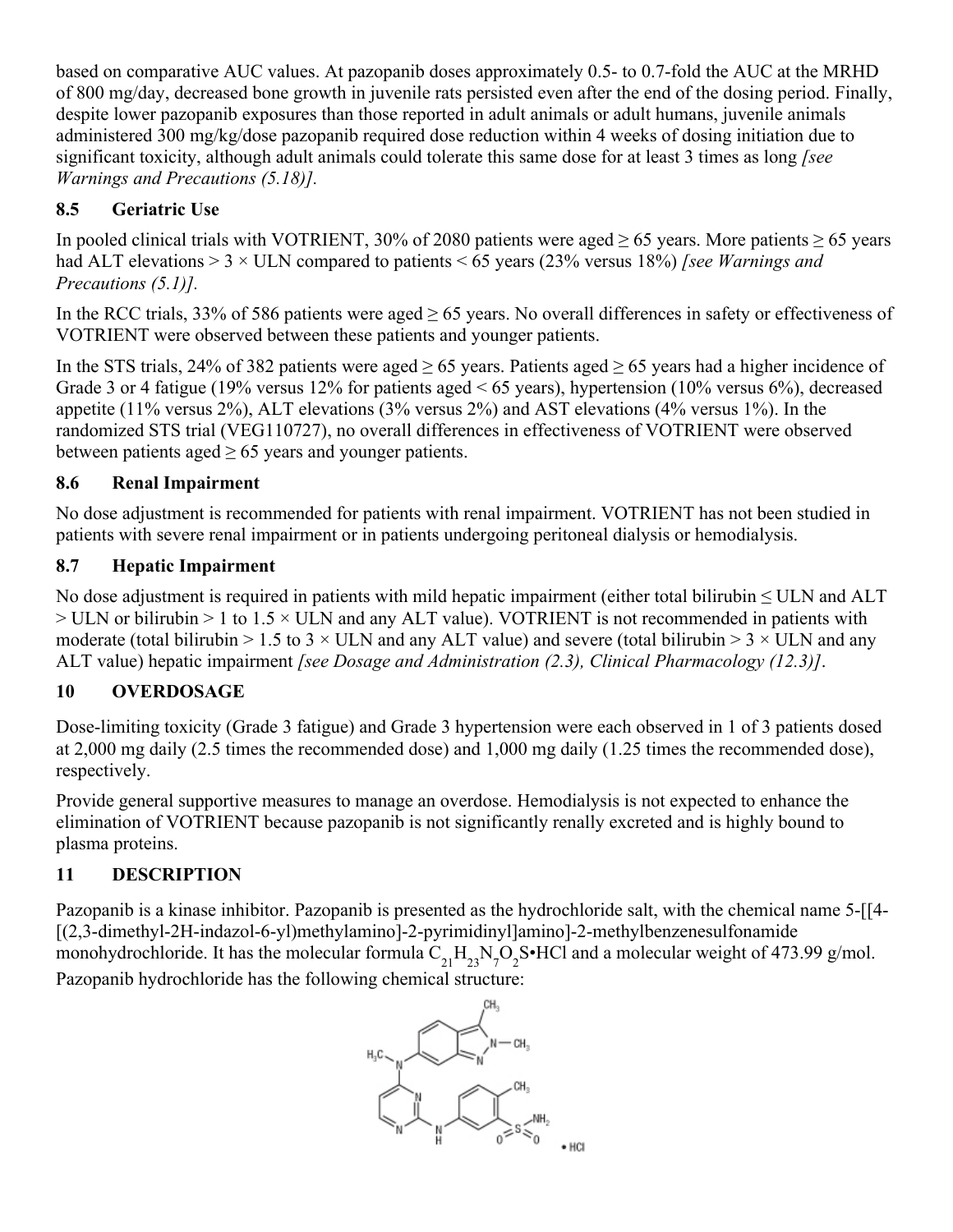Pazopanib hydrochloride is a white to slightly yellow solid. It is very slightly soluble at pH 1 and practically insoluble above pH 4 in aqueous media.

VOTRIENT tablets are for oral use. Each 200-mg tablet of VOTRIENT contains 200 mg of pazopanib equivalent to 216.7 mg of pazopanib hydrochloride. The inactive ingredients of VOTRIENT are: **Tablet Core:** magnesium stearate, microcrystalline cellulose, povidone, and sodium starch glycolate. **Coating:** Gray or pink film-coat: hypromellose, iron oxide black, macrogol/polyethylene glycol 400 (PEG 400), polysorbate 80, and titanium dioxide.

# <span id="page-18-1"></span>**12 CLINICAL PHARMACOLOGY**

### <span id="page-18-2"></span>**12.1 Mechanism of Action**

Pazopanib is a multi-tyrosine kinase inhibitor of vascular endothelial growth factor receptor (VEGFR)-1, VEGFR-2, VEGFR-3, platelet-derived growth factor receptor (PDGFR)-α and -β, fibroblast growth factor receptor (FGFR)-1 and -3, cytokine receptor (Kit), interleukin-2 receptor-inducible T-cell kinase (Itk), lymphocyte-specific protein tyrosine kinase (Lck), and transmembrane glycoprotein receptor tyrosine kinase (c-Fms). In vitro, pazopanib inhibited ligand-induced autophosphorylation of VEGFR-2, Kit, and PDGFR- $\beta$ receptors. In vivo, pazopanib inhibited VEGF-induced VEGFR-2 phosphorylation in mouse lungs, angiogenesis in a mouse model, and the growth of some human tumor xenografts in mice.

### <span id="page-18-0"></span>**12.2 Pharmacodynamics**

Increases in blood pressure have been observed and are related to steady-state trough plasma pazopanib concentrations.

### Cardiac Electrophysiology

The QT prolongation potential of pazopanib was assessed in a randomized, blinded, parallel trial ( $N = 96$ ) using moxifloxacin as a positive control. VOTRIENT 800 mg orally under fasting conditions was administered on Days 2 to 8 and 1,600 mg was administered on Day 9 after a meal in order to increase exposure to pazopanib and its metabolites. No large changes (i.e., > 20 msec) in QTc interval following exposure to pazopanib were detected in this QT trial. The trial was not able to exclude small changes (< 10 msec) in QTc interval, because assay sensitivity below this threshold (< 10 msec) was not established in this trial *[see Warnings and Precautions (5.2)]*.

## <span id="page-18-3"></span>**12.3 Pharmacokinetics**

The recommended dosage of 800 mg once daily results in mean AUC of 1,037 mcg $\bullet$ h/mL and C<sub>max</sub> of 58.1 mcg/mL. There was no consistent increase in AUC or  $C_{\text{max}}$  at pazopanib doses above 800 mg.

Administration of a single 400-mg crushed tablet increased  $AUC_{0.72h}$  by 46% and  $C_{max}$  by approximately 2-fold and decreased T<sub>max</sub> by approximately 2 hours compared with administration of the whole tablet *[see Dosage and Administration (2.1)]*.

## Absorption

The median time to achieve peak concentrations was 2 to 4 hours after a dose.

## *Effect of Food*

Systemic exposure to pazopanib is increased when administered with food. Administration of pazopanib with a high-fat (approximately 50% fat) or low-fat (approximately 5% fat) meal results in an approximately 2-fold increase in AUC and  $C_{\text{max}}$ .

## **Distribution**

Binding of pazopanib to human plasma protein in vivo was > 99% with no concentration dependence over the range of 10 to 100 mcg/mL. In vitro studies suggest that pazopanib is a substrate for P-gp and BCRP.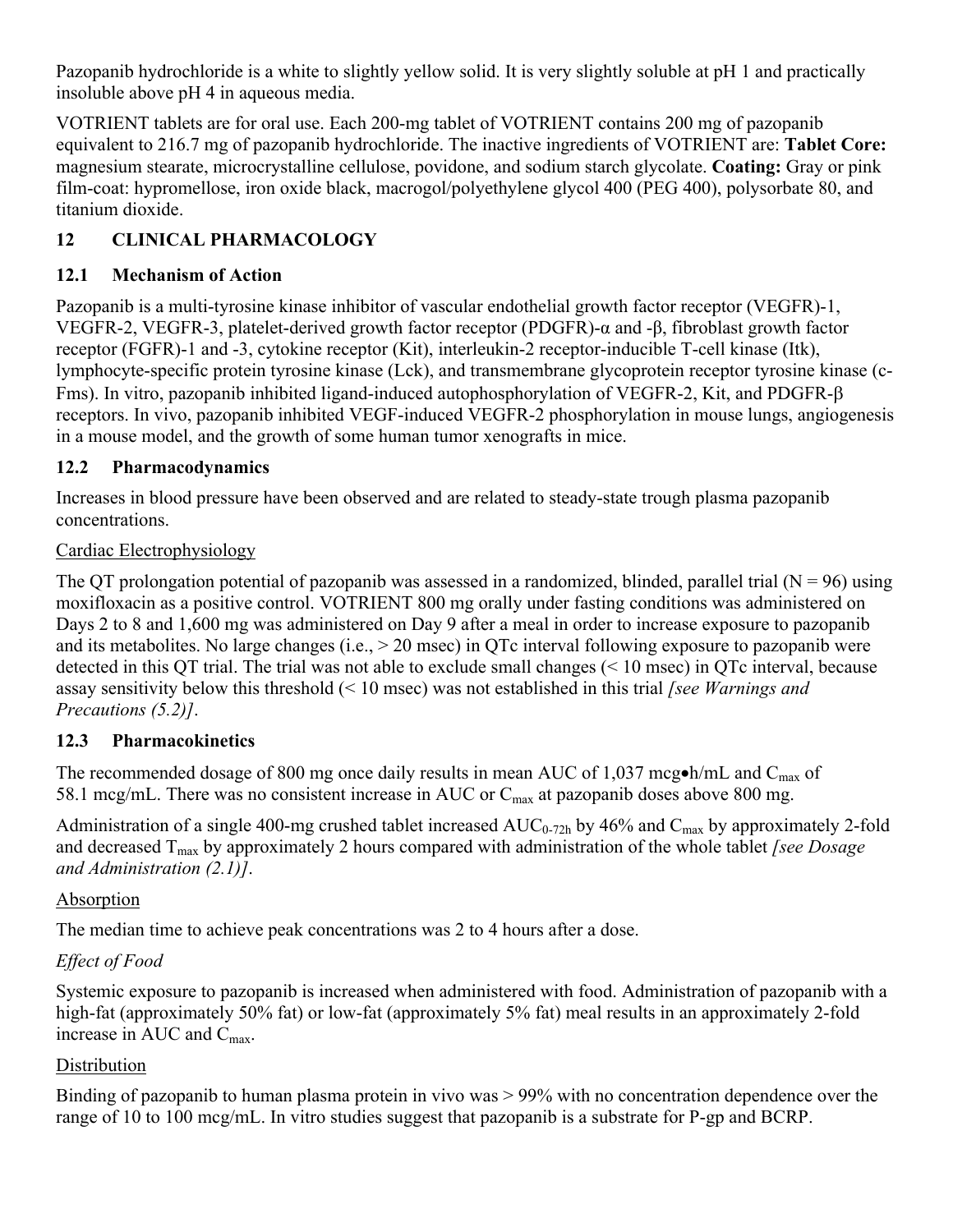### Elimination

Pazopanib has a mean half-life of 31 hours after administration of the recommended dose of 800 mg.

*Metabolism*

In vitro studies demonstrated that pazopanib is metabolized by CYP3A4 with a minor contribution from CYP1A2 and CYP2C8.

#### *Excretion*

Elimination is primarily via feces with renal elimination accounting for  $\leq 4\%$  of the administered dose.

#### Specific Populations

#### *Patients with Hepatic Impairment*

Table 7 presents a comparison of the median steady-state  $C_{\text{max}}$  and the median  $AUC_{0-24h}$  values for patients with normal, mild, moderate and severe hepatic impairment.

The median steady-state of pazopanib  $C_{\text{max}}$  and  $AUC_{0-24h}$  after a once-daily dose of 800 mg in patients with mild impairment were in a similar range as the median steady-state  $C_{\text{max}}$  and median  $AUC_{0-24h}$  in patients with no hepatic impairment.

The maximum tolerated pazopanib dose in patients with moderate hepatic impairment was 200 mg once daily. The median steady-state  $C_{\text{max}}$  and the median  $AUC_{0-24h}$  were approximately 43% and 29%, respectively, of the corresponding median values after administration of 800 mg once daily in patients with no hepatic impairment.

The median steady-state  $C_{\text{max}}$  and the median  $AUC_{0.24h}$  were approximately 18% and 15%, respectively, of the corresponding median values after administration of 800 mg once daily in patients with no hepatic impairment.

|                                                                | <b>No Hepatic</b><br>Impairment | <b>Mild Hepatic</b><br>Impairment<br>(total bilirubin $\leq$ ULN<br>and $ALT > ULN$<br><sub>or</sub><br>total bilirubin $> 1$ to<br>$1.5 \times$ ULN and any<br><b>ALT</b> value) | <b>Moderate Hepatic</b><br>Impairment<br>$(total\, bilirubin >$<br>1.5 to $3 \times$ ULN and<br>any ALT value) | <b>Severe Hepatic</b><br>Impairment<br>(total bilirubin $>$ 3<br>$\times$ ULN and any<br><b>ALT</b> value) |
|----------------------------------------------------------------|---------------------------------|-----------------------------------------------------------------------------------------------------------------------------------------------------------------------------------|----------------------------------------------------------------------------------------------------------------|------------------------------------------------------------------------------------------------------------|
| <b>Dose</b>                                                    | 800 mg once daily               | 800 mg once daily                                                                                                                                                                 | 200 mg once daily                                                                                              | 200 mg once daily                                                                                          |
| Median steady-<br>state $C_{\text{max}}$<br>$(range) \nmg/ml$  | 52<br>$(17 \text{ to } 86)$     | 34<br>$(11 \text{ to } 104)$                                                                                                                                                      | 22<br>$(4.2 \text{ to } 33)$                                                                                   | 9.4<br>$(2.4 \text{ to } 24)$                                                                              |
| <b>Median</b><br>$AUC_{0-24h}$<br>(range)<br>$mcg\bullet h/mL$ | 888<br>$(346 \text{ to } 1482)$ | 774<br>$(215 \text{ to } 2034)$                                                                                                                                                   | 257<br>$(66 \text{ to } 488)$                                                                                  | 131<br>$(47 \text{ to } 473)$                                                                              |

#### **Table 7. Pharmacokinetic Parameters of Pazopanib in Patients with Hepatic Impairment**

Abbreviations: ALT, alanine aminotransferase; AUC, area under the curve;  $C_{\text{max}}$ , maximum concentration; ULN, upper limit of normal.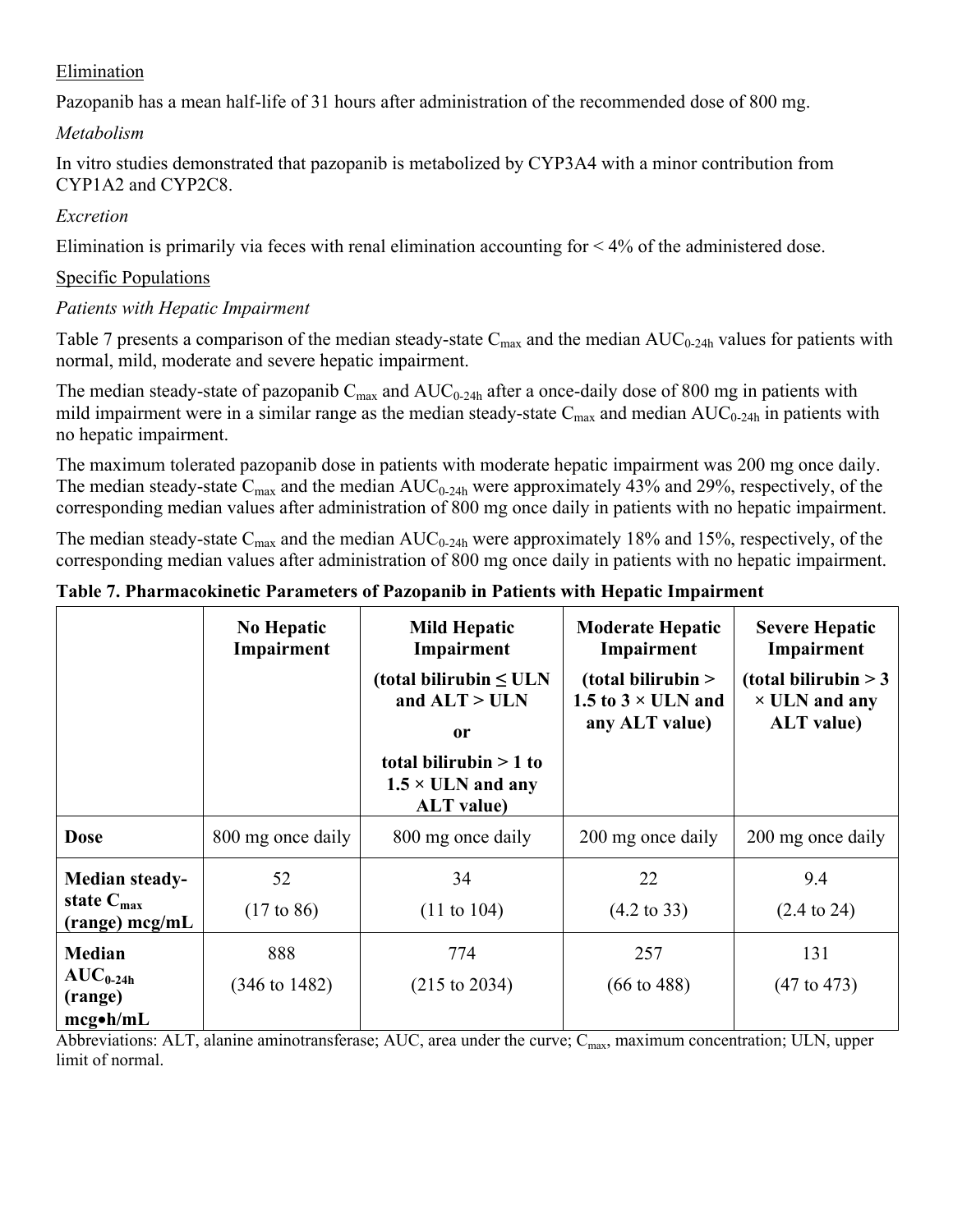### Drug Interactions Studies

## *Clinical Studies*

*Strong CYP3A4 Inhibitor:* Coadministration of multiple doses of oral VOTRIENT 400 mg with multiple doses of oral ketoconazole 400 mg (strong CYP3A4/P-gp inhibitor) resulted in a 1.7-fold increase in the  $AUC_{0.24h}$  and a 1.5-fold increase in the C<sub>max</sub> of pazopanib *[see Dosage and Administration (2.4), Drug Interactions (7.1)]*.

*Weak CYP3A4 Inhibitor:* Coadministration of 1,500 mg lapatinib, a substrate and weak inhibitor of CYP3A4, P-gp, and BCRP, with VOTRIENT 800 mg resulted in an approximately 50% to 60% increase in mean pazopanib  $AUC_{0.24h}$  and  $C_{\text{max}}$ .

*CYP1A2, CYP2C9 and CYP2C19 Substrates:* Clinical studies, using VOTRIENT 800 mg once daily, have demonstrated that pazopanib does not have a clinically relevant effect on the pharmacokinetics of caffeine (CYP1A2 probe substrate), warfarin (CYP2C9 probe substrate), or omeprazole (CYP2C19 probe substrate) in patients with cancer.

*CYP3A4, CYP2D6, and CYP2C8 Substrates:* Coadministration of VOTRIENT resulted in an increase of approximately 30% in the mean AUC and  $C_{\text{max}}$  of midazolam (CYP3A4 probe substrate) and increases of 33% to 64% in the ratio of dextromethorphan to dextrorphan concentrations in the urine after oral administration of dextromethorphan (CYP2D6 probe substrate). Coadministration of VOTRIENT 800 mg once daily and paclitaxel 80 mg/m<sup>2</sup> (CYP3A4 and CYP2C8 substrate) once weekly resulted in a mean increase of 26% and 31% in paclitaxel AUC and Cmax, respectively *[see Drug Interactions (7.2)]*.

*Gastric Acid-Reducing Agents:* Coadministration of VOTRIENT with esomeprazole, a PPI, decreased the exposure of pazopanib by approximately 40% (AUC and C<sub>max</sub>) *[see Dosage and Administration (2.4)*, *Drug Interactions (7.4)]*.

### *In Vitro Studies*

In vitro studies with human liver microsomes showed that pazopanib inhibited the activities of CYP enzymes 1A2, 3A4, 2B6, 2C8, 2C9, 2C19, 2D6, and 2E1. Potential induction of human CYP3A4 was demonstrated in an in vitro human pregnane X receptor (PXR) assay.

In vitro studies also showed that pazopanib inhibits UGT1A1 and organic anion-transporting polypeptide (OATP1B1) with IC<sub>50</sub>s of 1.2 and 0.79  $\mu$ M, respectively.

## <span id="page-20-0"></span>**12.5 Pharmacogenomics**

Pazopanib can increase serum total bilirubin levels *[see Warnings and Precautions (5.1)]*. In vitro studies showed that pazopanib inhibits UGT1A1, which glucuronidates bilirubin for elimination. A pooled pharmacogenetic analysis of 236 white patients who received VOTRIENT showed that the (TA)7/(TA)7 genotype (UGT1A1\*28/\*28) (underlying genetic susceptibility to Gilbert's syndrome) was associated with a statistically significant increase in the incidence of hyperbilirubinemia relative to the (TA)6/(TA)6 and (TA)6/(TA)7 genotypes.

In a pooled pharmacogenetic analysis of data from 31 clinical studies of pazopanib administered as either monotherapy or in combination with other agents,  $ALT > 3 \times ULN$  (Grade 2) occurred in 32% (42/133) of HLA-B\*57:01 allele carriers and in 19% (397/2101) of non-carriers and ALT >  $5 \times$  ULN (Grade 3) occurred in 19% (25/133) of HLA-B\*57:01 allele carriers and in 10% (213/2101) of non-carriers. In this dataset, 6% (133/2234) of the patients carried the HLA-B\*57:01 allele *[see Warnings and Precautions (5.1)]*.

# <span id="page-20-1"></span>**13 NONCLINICAL TOXICOLOGY**

# <span id="page-20-2"></span>**13.1 Carcinogenesis, Mutagenesis, Impairment of Fertility**

The carcinogenic potential of pazopanib was evaluated in CD-1 mice, and Sprague-Dawley rats. Administration of pazopanib to mice for 2 years did not result in increased incidence of neoplasms at doses up to 100 mg/kg/day (approximately 1.4-fold the AUC at the MRHD of 800 mg/day). Administration of pazopanib to rats for 2 years resulted in findings of duodenal adenocarcinoma in males at 30 mg/kg/day (approximately 0.3-fold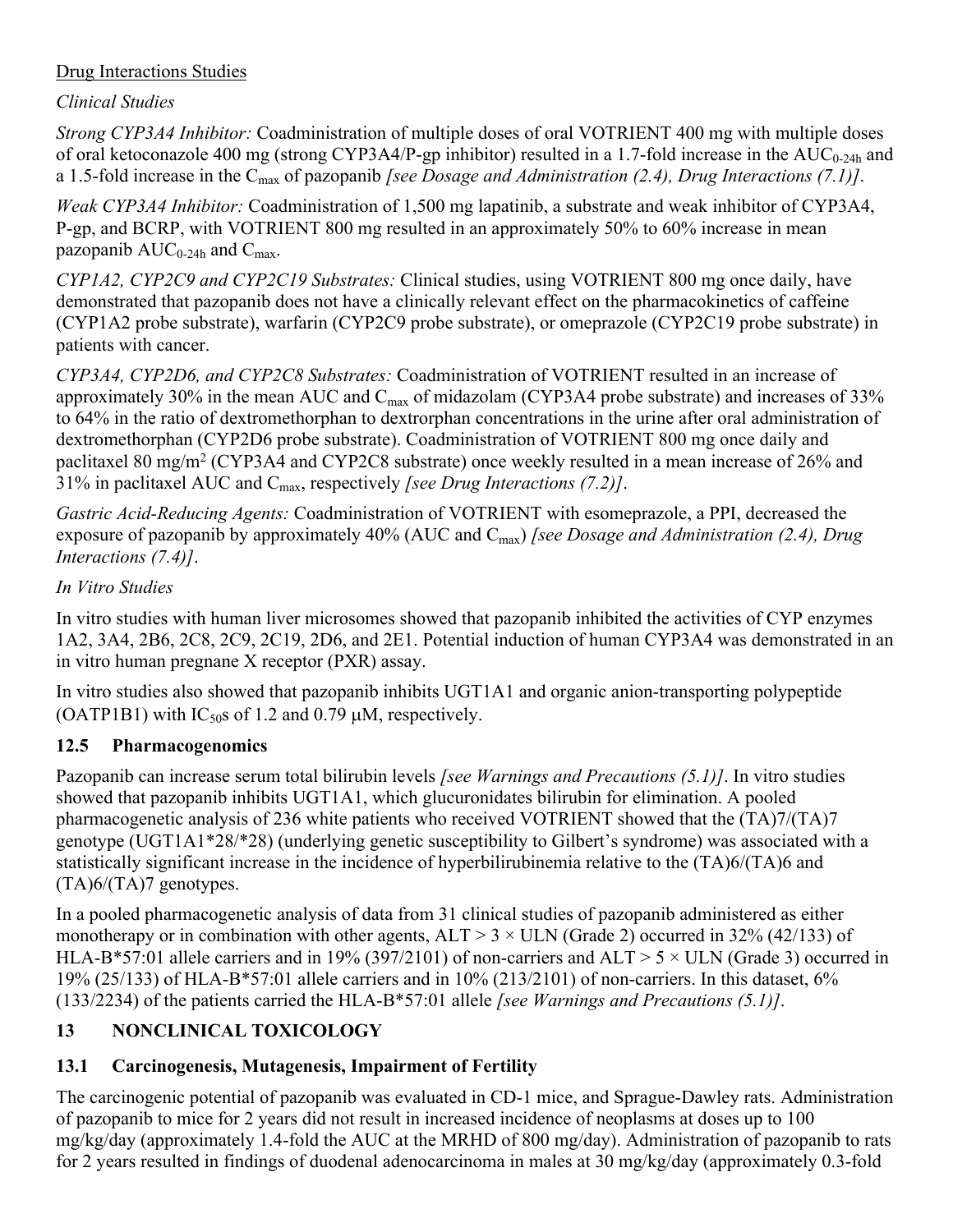the AUC at the MRHD of 800 mg/day) and in females at greater than or equal to 10 mg/kg/day (approximately 0.3-fold the AUC at the MRHD of 800 mg/day). The human relevance of these neoplastic findings is unclear.

Pazopanib did not induce mutations in the microbial mutagenesis (Ames) assay and was not clastogenic in both the in vitro cytogenetic assay using primary human lymphocytes and in the in vivo rat micronucleus assay.

In an oral female fertility and early embryonic development study, female rats were administered pazopanib at least 15 days prior to mating, and for 6 days after mating. Pazopanib did affect fertility in female rats. Reduced fertility, including increased pre-implantation loss and early resorptions, were noted at dosages greater than or equal to 30 mg/kg/day (approximately 0.4-fold the AUC at the MRHD of 800 mg/day). Decreased corpora lutea and increased cysts were noted in mice given greater than or equal to 100 mg/kg/day for 13 weeks and ovarian atrophy was noted in rats given greater than or equal to 300 mg/kg/day for 26 weeks (approximately 1.3 and 0.85-fold the AUC at the MRHD of 800 mg/day). Decreased corpora lutea was also noted in monkeys given 500 mg/kg/day for up to 34 weeks (approximately 0.4-fold the AUC at the MRHD of 800 mg/day).

Pazopanib did not affect mating or fertility in male rats. However, there were reductions in sperm production rates and testicular sperm concentrations at doses greater than or equal to 3 mg/kg/day, epididymal sperm concentrations at doses greater than or equal to 30 mg/kg/day, and sperm motility at greater than or equal to 100 mg/kg/day following 15 weeks of dosing. Following 15 and 26 weeks of dosing, there were decreased testicular and epididymal weights at doses of greater than or equal to 30 mg/kg/day (approximately 0.35-fold the AUC at the MRHD of 800 mg/day); atrophy and degeneration of the testes with aspermia, hypospermia, and cribiform change in the epididymis was also observed at this dose in the 6-month toxicity studies in male rats.

## <span id="page-21-0"></span>**14 CLINICAL STUDIES**

### <span id="page-21-1"></span>**14.1 Renal Cell Carcinoma**

The efficacy of VOTRIENT was evaluated in VEG105192, a randomized, double-blind, placebo-controlled, multicenter trial (NCT00387764). Patients with locally advanced and/or metastatic RCC who had received either no prior therapy or one prior cytokine-based systemic therapy were randomized (2:1) to receive VOTRIENT 800 mg once daily or placebo once daily. Eligible subjects were stratified according to the following 3 stratification factors: baseline ECOG performance status 0 versus 1; prior nephrectomy yes versus no; and prior systemic therapy for advanced RCC: treatment-naïve versus one prior cytokine-based therapy. The major efficacy outcome measure was progression-free survival (PFS). Additional outcome measures were overall survival (OS), overall response rate (ORR), and duration of response.

Of the total of 435 patients enrolled in this trial, 233 patients had no prior systemic therapy (treatment-naïve subgroup) and 202 patients received one prior IL-2 or INFα-based therapy (cytokine-pretreated subgroup). The baseline demographic and disease characteristics were balanced between the arms receiving VOTRIENT and placebo. The majority of patients were male (71%) with a median age of 59 years. Eighty-six percent of patients were white, 14% were Asian, and < 1% were other. Forty-two percent were ECOG performance status 0 and 58% were ECOG performance status 1. All patients had clear cell histology (90%) or predominantly clear cell histology (10%). Approximately 50% of all patients had 3 or more organs involved with metastatic disease. The most common metastatic sites at baseline were lung (74%), lymph nodes (56%), bone (27%), and liver (25%).

A similar proportion of patients in each arm were treatment-naïve and cytokine-pretreated (see Table 8). In the cytokine-pretreated subgroup, the majority (75%) had received interferon-based treatment. Similar proportions of patients in each arm had prior nephrectomy (89% and 88% for VOTRIENT and placebo, respectively).

The analysis of the primary endpoint PFS was based on disease assessment by independent radiological review in the entire trial population. Efficacy results are presented in Table 8 and Figure 1.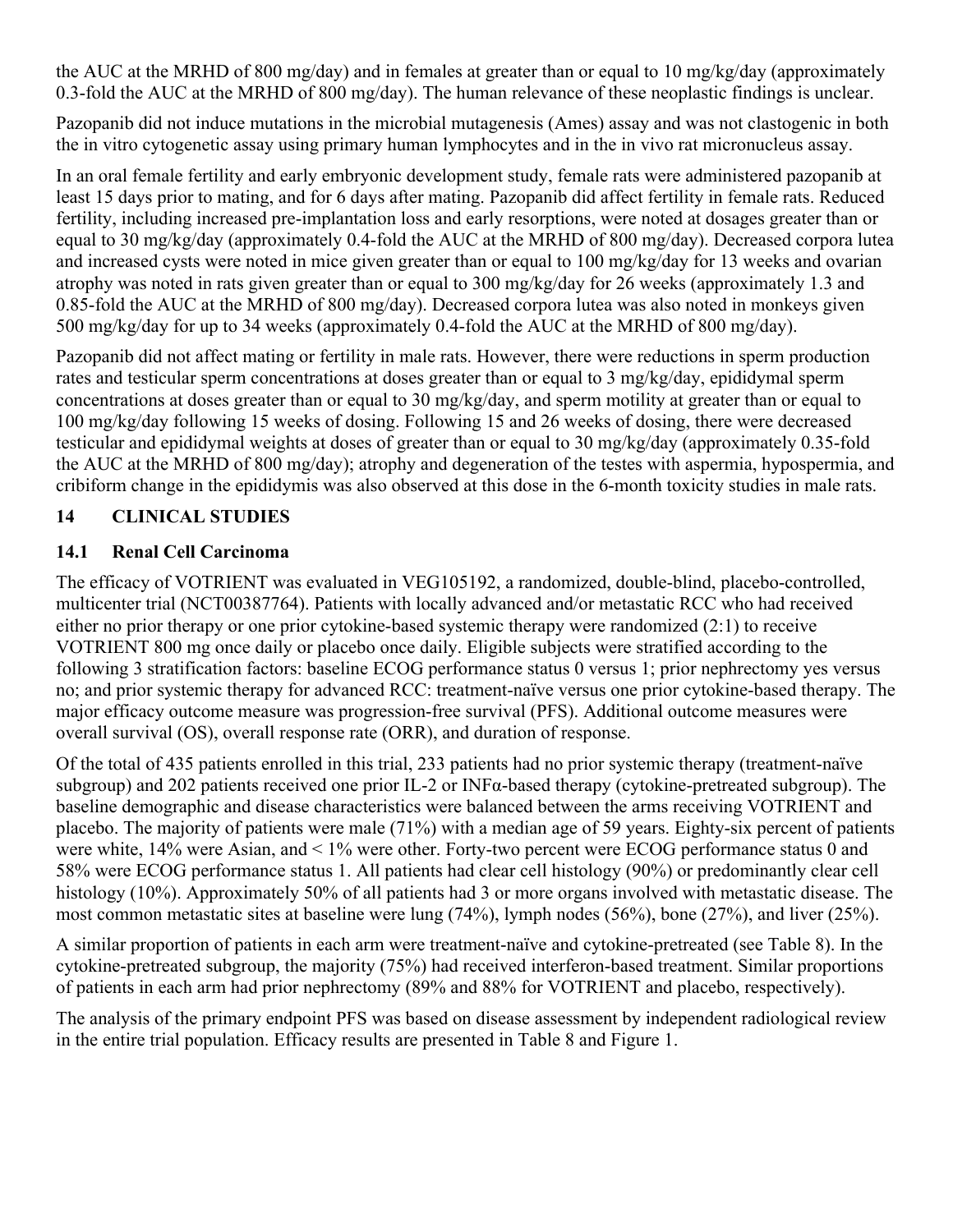|  | Table 8. Efficacy Results in RCC Patients by Independent Assessment in VEG105192 |  |  |
|--|----------------------------------------------------------------------------------|--|--|
|  |                                                                                  |  |  |

|                                  |                   |                | HR                  |
|----------------------------------|-------------------|----------------|---------------------|
| <b>Endpoint/Trial Population</b> | <b>VOTRIENT</b>   | <b>Placebo</b> | $(95\% \text{ CI})$ |
| <b>PFS</b>                       |                   |                |                     |
| Overall ITT                      | $N = 290$         | $N = 145$      |                     |
| Median (months)                  | 9.2               | 4.2            | 0.46 <sup>a</sup>   |
|                                  |                   |                | (0.34, 0.62)        |
| Treatment-naïve subgroup         | $N = 155(53%)$    | $N = 78(54%)$  |                     |
| Median (months)                  | 11.1              | 2.8            | 0.40                |
|                                  |                   |                | (0.27, 0.60)        |
| Cytokine pre-treated subgroup    | $N = 135(47%)$    | $N = 67(46%)$  |                     |
| Median (months)                  | 7.4               | 4.2            | 0.54                |
|                                  |                   |                | (0.35, 0.84)        |
| Response Rate $(CR + PR)$        | $N = 290$         | $N = 145$      |                     |
| $\%$ (95% CI)                    | 30(25.1, 35.6)    | 3(0.5, 6.4)    |                     |
| Duration of response             |                   |                |                     |
| Median (weeks) (95% CI)          | 58.7 (52.1, 68.1) | $\mathbf{b}$   |                     |

Abbreviations: CI, confidence interval; CR, complete response; HR, hazard ratio; ITT, intent-to-treat; PFS, progression-free survival; PR, partial response; RCC, renal cell carcinoma.

 $^{a}P$  value  $< 0.001$ .

<sup>b</sup>There were only 5 objective responses.

#### **Figure 1. Kaplan-Meier Curve for Progression-free Survival in RCC by Independent Assessment for the Overall Population (Treatment-naïve and Cytokine Pre-treated Populations) in VEG105192**



At the protocol-specified final analysis of OS, the median OS was 22.9 months for patients randomized to VOTRIENT and 20.5 months for the placebo arm [HR = 0.91 (95% CI: 0.71, 1.16)]. The median OS for the placebo arm includes 79 patients (54%) who discontinued placebo treatment because of disease progression and crossed over to treatment with VOTRIENT. In the placebo arm, 95 (66%) patients received at least one systemic anticancer treatment after progression compared with 88 (30%) patients randomized to VOTRIENT.

#### <span id="page-22-0"></span>**14.2 Soft Tissue Sarcoma**

The efficacy of VOTRIENT was evaluated in VEG110727, a randomized, double-blind, placebo-controlled, multicenter trial (NCT00753688). Patients with metastatic STS who had received prior chemotherapy, including anthracycline treatment, or were unsuited for such therapy, were randomized (2:1) to receive VOTRIENT 800 mg once daily or placebo. Patients with gastrointestinal stromal tumors (GIST) or adipocytic sarcoma were excluded from the trial. Randomization was stratified by the factors of WHO performance status (WHO PS) 0 or 1 at baseline and the number of lines of prior systemic therapy for advanced disease (0 or 1 versus 2+). The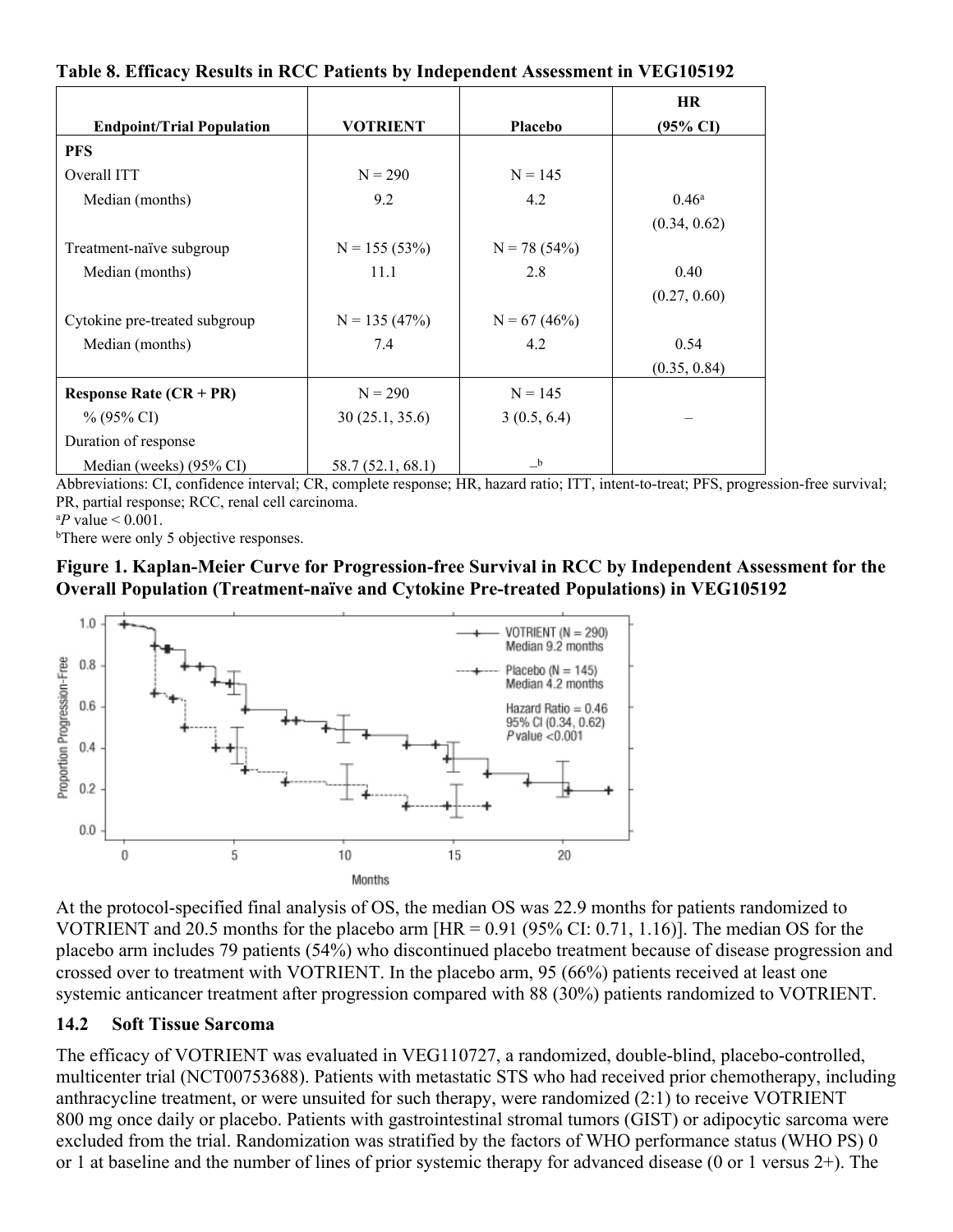major efficacy outcome measure was PFS assessed by independent radiological review. Additional outcome measures were OS, ORR, and duration of response.

The majority of patients were female (59%) with a median age of 55 years. Seventy-two percent of patients were white, 22% were Asian, and 6% were other. Forty-three percent of patients had leiomyosarcoma, 10% had synovial sarcoma, and 47% had other soft tissue sarcomas. Fifty-six percent of patients had received 2 or more lines of prior systemic therapy and 44% had received 0 or 1 lines of prior systemic therapy.

Efficacy results are presented in Table 9 and Figure 2.

|  |  | Table 9. Efficacy Results in STS Patients by Independent Assessment in VEG110727 |  |
|--|--|----------------------------------------------------------------------------------|--|
|  |  |                                                                                  |  |

|                                             |                   |                | <b>HR</b>           |
|---------------------------------------------|-------------------|----------------|---------------------|
| <b>Endpoint/Trial Population</b>            | <b>VOTRIENT</b>   | <b>Placebo</b> | $(95\% \text{ CI})$ |
| <b>PFS</b>                                  |                   |                |                     |
| Overall ITT                                 | $N = 246$         | $N = 123$      | $0.35^{a}$          |
| Median (months)                             | 4.6               | 1.6            | (0.26, 0.48)        |
| Leiomyosarcoma subgroup                     | $N = 109$         | $N = 49$       | 0.37                |
| Median (months)                             | 4.6               | 1.9            | (0.23, 0.60)        |
| Synovial sarcoma subgroup                   | $N = 25$          | $N = 13$       | 0.43                |
| Median (months)                             | 4.1               | 0.9            | (0.19, 0.98)        |
| 'Other soft tissue sarcoma' subgroup        | $N = 112$         | $N = 61$       | 0.39                |
| Median (months)                             | 4.6               | 1.0            | (0.25, 0.60)        |
| <b>Response Rate <math>(CR + PR)</math></b> |                   |                |                     |
| $\%$ (95% CI)                               | $4(2.3, 7.9)^{b}$ | 0(0.0, 3.0)    |                     |
| Duration of response                        |                   |                |                     |
| Median (months) (95% CI)                    | 9.0(3.9, 9.2)     |                |                     |

Abbreviations: CI, confidence interval; CR, complete response; HR, hazard ratio; ITT, intent-to-treat; PFS, progression-free survival; PR, partial response; STS, soft tissue sarcoma.

 $^{a}P$  value  $< 0.001$ .

<sup>b</sup>There were 11 partial responses and 0 complete responses.





At the protocol-specified final analysis of OS, the median OS was 12.6 months for patients randomized to VOTRIENT and 10.7 months for the placebo arm  $[HR = 0.87 (95\% CI: 0.67, 1.12)].$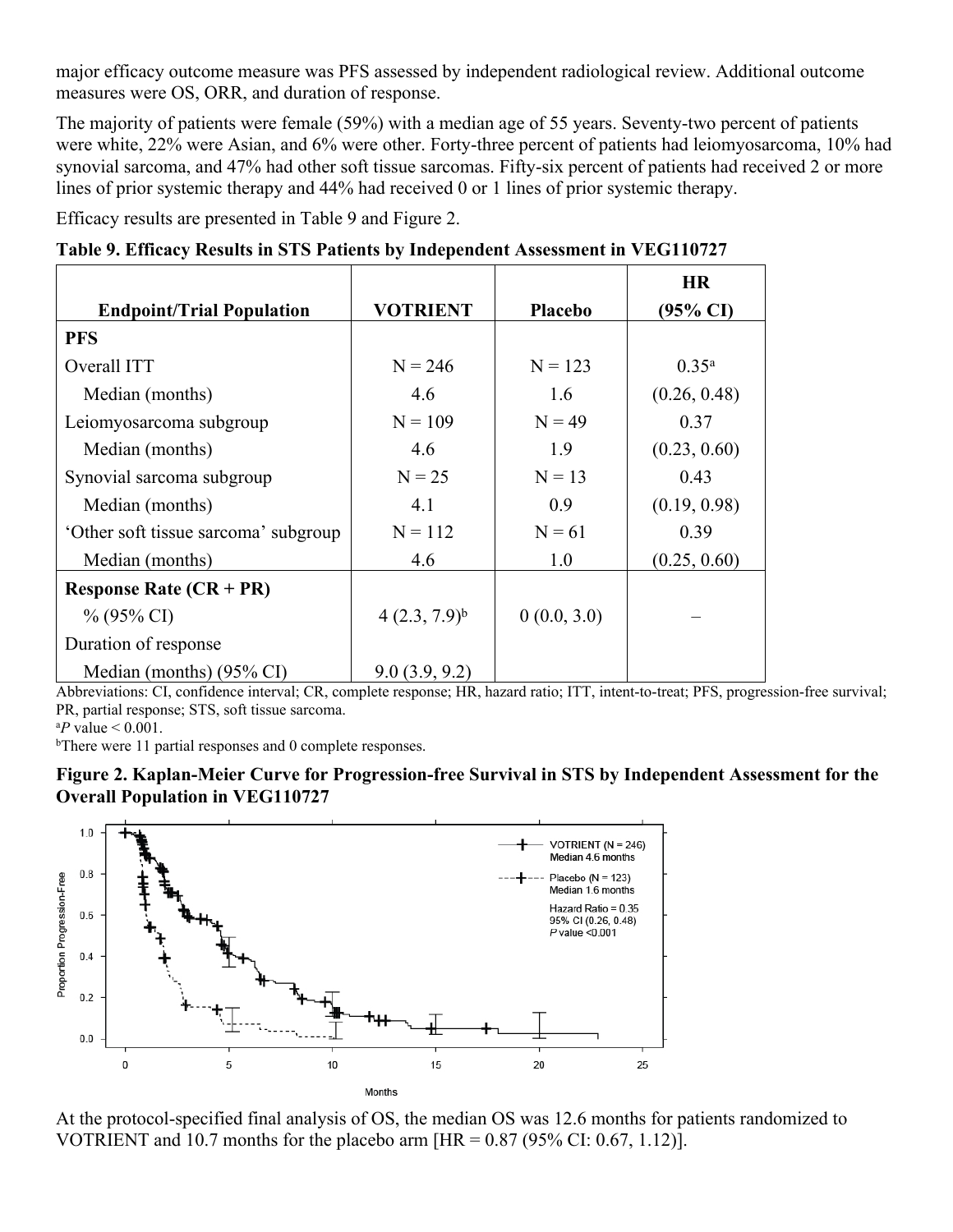### <span id="page-24-0"></span>**16 HOW SUPPLIED/STORAGE AND HANDLING**

VOTRIENT 200 mg tablets are supplied as modified capsule-shaped, gray or pink, film-coated with 'GS JT' debossed on one side and are available in:

Bottles of 120 tablets: NDC 0078-0670-66 (gray tablets), NDC 0078-1077-66 (pink tablets)

Store at 20 $\degree$ C to 25 $\degree$ C (68 $\degree$ F to 77 $\degree$ F), excursions permitted between 15 $\degree$ C and 30 $\degree$ C (59 $\degree$ F and 86 $\degree$ F) [see USP Controlled Room Temperature].

# <span id="page-24-1"></span>**17 PATIENT COUNSELING INFORMATION**

Advise the patient to read the FDA-approved patient labeling (Medication Guide).

- Hepatic Toxicity: Inform patients that periodic laboratory testing will be performed. Advise patients to report signs and symptoms of liver dysfunction to their healthcare provider right away *[see Warnings and Precautions (5.1)]*.
- OT Prolongation and Torsades de Pointes: Inform patients that ECG monitoring may be performed. Advise patients to inform their physicians of concomitant medications *[see Warnings and Precautions (5.2)]*.
- Interstitial Lung Disease/Pneumonitis: Advise patients to report pulmonary signs or symptoms indicative of interstitial lung disease (ILD) or pneumonitis *[see Warnings and Precautions (5.9)]*.
- Cardiac Dysfunction: Advise patients to report hypertension or signs and symptoms of congestive heart failure *[see Warnings and Precautions (5.3)]*.
- Hemorrhagic Events: Advise patients to report unusual bleeding *[see Warnings and Precautions (5.4)]*.
- Arterial Thromboembolic Events: Advise patients to report signs or symptoms of an arterial thrombosis *[see Warnings and Precautions (5.5)]*.
- Pneumothorax and Venous Thromboembolic Events: Advise patients to report new onset of dyspnea, chest pain, or localized limb edema *[see Warnings and Precautions (5.6), Adverse Reactions (6.1)]*.
- Posterior Reversible Encephalopathy Syndrome: Advise patients to inform their doctor if they have worsening of neurological function consistent with PRES (headache, seizure, lethargy, confusion, blindness, and other visual and neurologic disturbances) *[see Warnings and Precautions (5.10)]*.
- Hypertension: Advise patients to monitor blood pressure early in the course of therapy and frequently thereafter and report increases of blood pressure or symptoms, such as blurred vision, confusion, severe headache, or nausea and vomiting *[see Warnings and Precautions (5.11)]*.
- Gastrointestinal Perforation and Fistula: Advise patients to report signs and symptoms of a GI perforation or fistula *[see Warnings and Precautions (5.8)]*.
- Risk of Impaired Wound Healing: Advise patients that VOTRIENT may impair wound healing. Advise patients to inform their healthcare provider of any scheduled surgical procedure *[see Warnings and Precautions (5.12)]*.
- Hypothyroidism and Proteinuria: Inform patients that thyroid function testing and urinalysis will be performed during treatment *[see Warnings and Precautions (5.13, 5.14)]*.
- Tumor Lysis Syndrome: Advise patients to contact their healthcare provider promptly to report any signs and symptoms of TLS, such as abnormal heart rhythm, seizure, confusion, muscle cramps or spasms, or a decrease in urine output *[see Warnings and Precautions (5.15)]*.
- Infection: Advise patients to promptly report any signs or symptoms of infection *[see Warnings and Precautions (5.16)]*.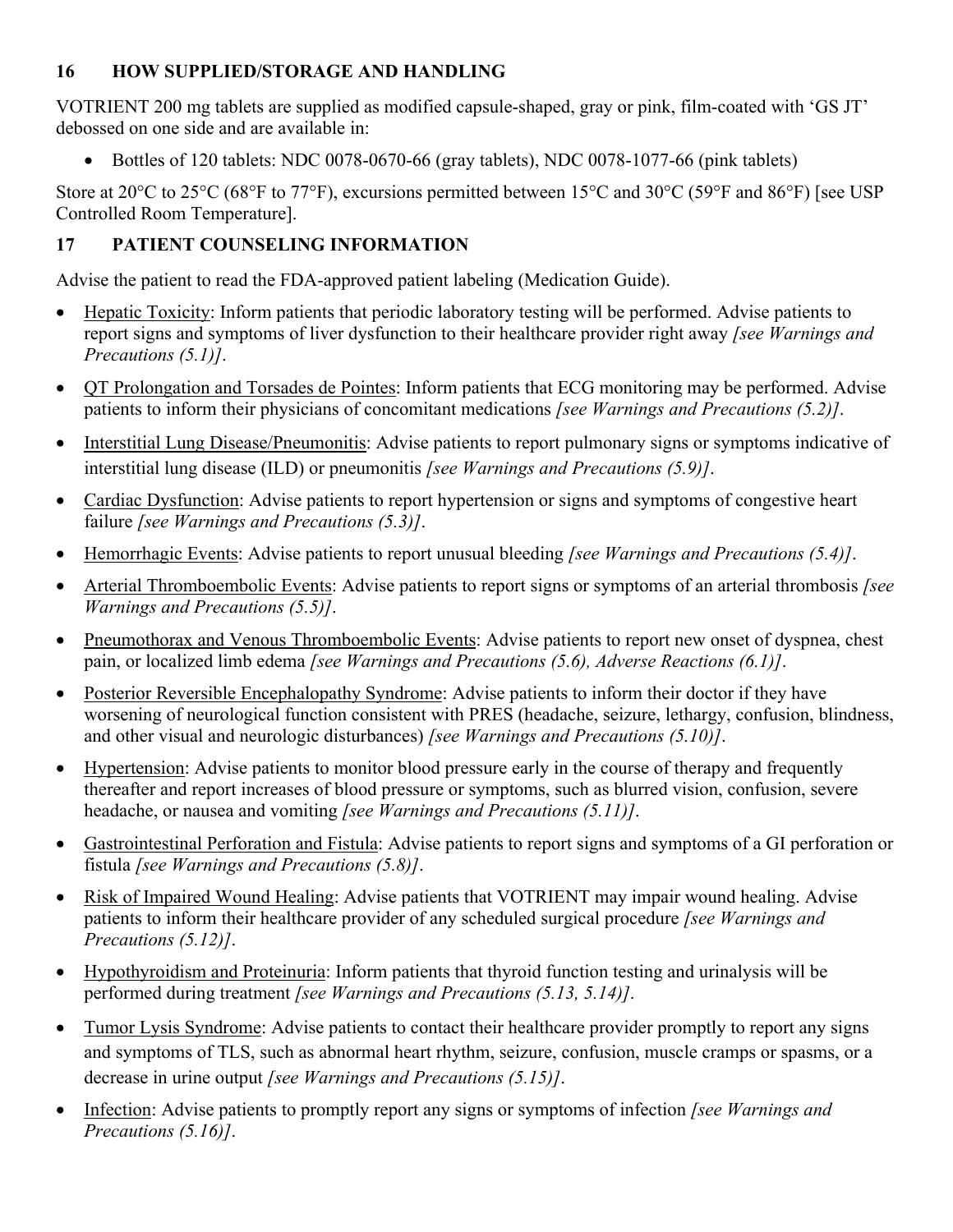Embryo-Fetal Toxicity: Advise female patients to inform their healthcare provider of a known or suspected pregnancy during treatment with VOTRIENT. Inform female patients of the risk to a fetus and the potential loss of the pregnancy *[see Warnings and Precautions (5.19), Use in Specific Populations (8.1)]*.

Advise females of reproductive potential to use effective contraception during treatment and for at least 2 weeks after the last dose of VOTRIENT*.* Advise male patients with female partners of reproductive potential to use condoms during treatment with VOTRIENT and for at least 2 weeks after the last dose *[see Warnings and Precautions (5.19), Use in Specific Populations (8.3)].*

- Lactation: Advise women not to breastfeed during treatment with VOTRIENT and for 2 weeks after the last dose *[see Use in Specific Populations (8.2)]*.
- Infertility: Advise males and females of reproductive potential that VOTRIENT may impair fertility *[see Use in Specific Populations (8.3)]*.
- Gastrointestinal Adverse Reactions: Advise patients on how to manage nausea, vomiting, and diarrhea and to notify their healthcare provider if moderate-to-severe vomiting or diarrhea occurs or if there is a decrease in oral intake *[see Adverse Reactions (6.1)]*.
- Depigmentation: Advise patients that depigmentation of the hair or skin may occur during treatment with VOTRIENT *[see Adverse Reactions (6.1)]*.
- Drug Interactions: Advise patients to inform their healthcare providers of all concomitant medications, vitamins, or dietary and herbal supplements *[see Drug Interactions (7)]*.
- Dosage and Administration: Advise patients to take VOTRIENT without food (at least 1 hour before or 2 hours after a meal) *[see Dosage and Administration (2.1)]*.

Distributed by: Novartis Pharmaceuticals Corporation East Hanover, New Jersey 07936

© Novartis

T2021-160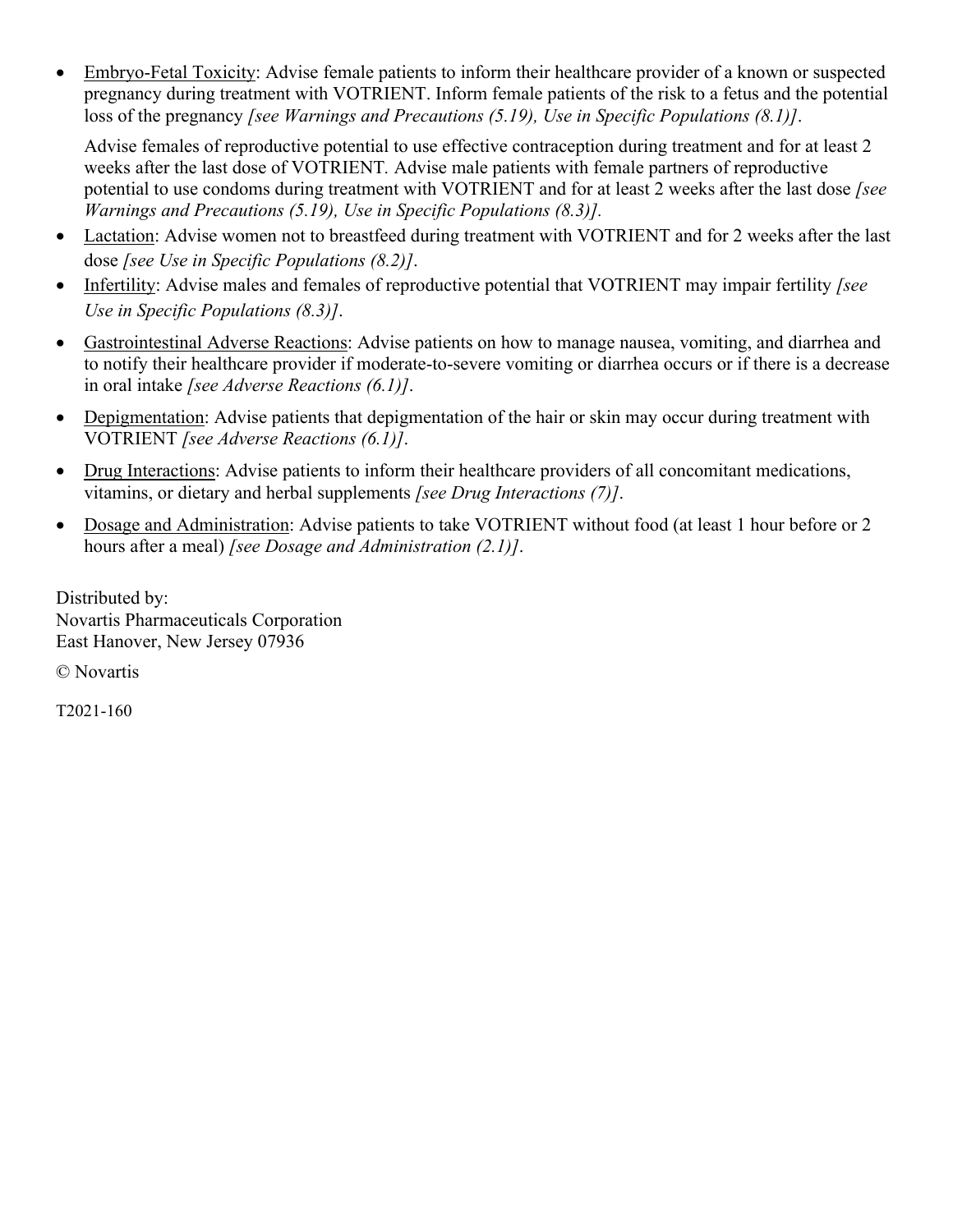#### **MEDICATION GUIDE VOTRIENT® (VO-tree-ent) (pazopanib) tablets**

#### **What is the most important information I should know about VOTRIENT?**

**VOTRIENT can cause severe liver problems, including death.** Your healthcare provider will do blood tests to check your liver before you start and while you take VOTRIENT.

**Tell your healthcare provider right away if you get any of these signs of liver problems during treatment with VOTRIENT:**

- o yellowing of your skin or the whites of your eyes (jaundice)
- o dark urine<br>o tiredness
- 
- o loss of appetite  $\circ$  pain on the right side of your stomach area (abdomen)
- o tiredness o bruise easily
- o nausea or vomiting

Your healthcare provider may need to prescribe a lower dose of VOTRIENT for you or tell you to stop taking VOTRIENT if you develop liver problems during treatment.

#### **What is VOTRIENT?**

VOTRIENT is a prescription medicine used to treat adults with:

- advanced renal cell cancer (RCC)
- advanced soft tissue sarcoma (STS) who have received chemotherapy in the past

It is not known if VOTRIENT is effective in treating certain soft tissue sarcomas or certain gastrointestinal tumors.

It is not known if VOTRIENT is safe and effective in children under 18 years of age.

#### **What should I tell my healthcare provider before taking VOTRIENT?**

#### **Before taking VOTRIENT, tell your healthcare provider about all of your medical conditions, including if you:**

- have or had liver problems. You may need a lower dose of VOTRIENT, or your healthcare provider may prescribe a different medicine to treat your advanced renal cell cancer or advanced soft tissue sarcoma.
- have high blood pressure
- have heart problems or an irregular heartbeat, including QT prolongation
- have a history of a stroke
- have headaches, seizures, or vision problems
- have coughed up blood in the last 6 months
- had bleeding of your stomach or intestines in the last 6 months
- have a history of a tear (perforation) in your stomach or intestine, or an abnormal connection between two parts of your gastrointestinal tract (fistula)
- have had blood clots in a vein or in the lung
- have thyroid problems
- had recent surgery or are going to have surgery. You should stop taking VOTRIENT at least 1 week before scheduled surgery because VOTRIENT may affect healing after surgery. Do not take VOTRIENT for at least 2 weeks following major surgery and until your wound heals adequately. Your healthcare provider should tell you when you may start taking VOTRIENT again after surgery.
- have problems with your kidney function
- are pregnant or plan to become pregnant. VOTRIENT can harm your unborn baby. Your healthcare provider should check to see if you are pregnant before you start taking VOTRIENT. You should not become pregnant while you are taking VOTRIENT. You should use effective birth control during treatment with VOTRIENT and for at least 2 weeks after your final dose of VOTRIENT. Talk to your healthcare provider about types of birth control that may be right for you during this time.
- are a male (including one who has had a vasectomy) with a sexual partner who is pregnant, think that they may be pregnant, or who could become pregnant (including those who use other forms of birth control). You should use condoms during sexual intercourse during treatment with VOTRIENT and for at least 2 weeks after the last dose of VOTRIENT.
- are breastfeeding or plan to breastfeed. It is not known if VOTRIENT passes into your breast milk. Do not breastfeed during treatment with VOTRIENT and for 2 weeks after the final dose.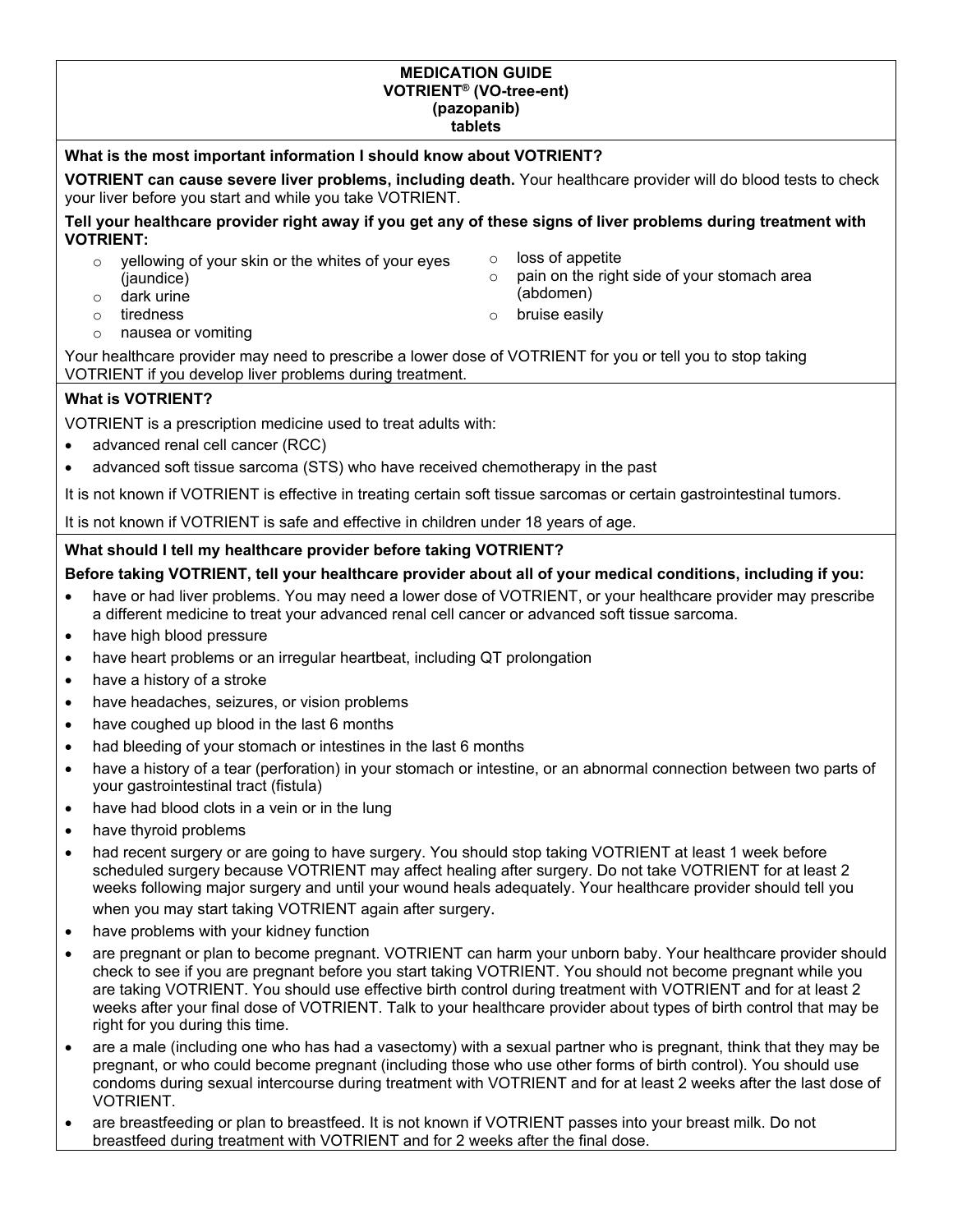**Tell your healthcare provider about all the medicines you take,** including prescription and over-the-counter medicines, vitamins, and herbal supplements. VOTRIENT may affect the way other medicines work and other medicines may affect how VOTRIENT works.

#### **Especially, tell your healthcare provider if you:**

- take medicines that can affect how your liver enzymes work, such as:
	- $\circ$  certain antibiotics (used to treat infections)  $\circ$  certain medicines used to treat depression
	- $\circ$  certain medicines used to treat HIV-1  $\circ$  medicines used to treat irregular heartbeats
- take a medicine that contains simvastatin to treat high cholesterol levels
- take medicines that reduce stomach acid (e.g., esomeprazole)
- drink grapefruit juice

Ask your healthcare provider if you are not sure if your medicine is one that is listed above.

Know the medicines you take. Keep a list of them and show it to your healthcare provider and pharmacist when you get a new medicine.

#### **How should I take VOTRIENT?**

- Take VOTRIENT exactly as your healthcare provider tells you. Your healthcare provider will tell you how much VOTRIENT to take.
- Your healthcare provider may change your dose.
- Take VOTRIENT on an empty stomach, at least 1 hour before or 2 hours after food.
- Swallow VOTRIENT tablets whole. Do not crush VOTRIENT tablets. It may increase the amount of VOTRIENT in your body.
- Do not eat grapefruit or drink grapefruit juice during treatment with VOTRIENT. Grapefruit products may increase the amount of VOTRIENT in your body.
- If you miss a dose, take it as soon as you remember. Do not take it if it is close (within 12 hours) to your next dose. Just take the next dose at your regular time. Do not take more than 1 dose of VOTRIENT at a time.
- Your healthcare provider will test your urine, blood, and heart before you start and while you take VOTRIENT.

#### **What are the possible side effects of VOTRIENT?**

#### **VOTRIENT may cause serious side effects, including:**

- See **"What is the most important information I should know about VOTRIENT?"**
- **irregular or fast heartbeat or fainting**
- **heart failure.** This is a condition where your heart does not pump as well as it should and may cause you to have shortness of breath.
- **bleeding problems.** These bleeding problems may be severe and cause death. **Symptoms may include:** unusual bleeding, bruising, or wounds that do not heal.
- **heart attack or stroke.** Heart attack and stroke can happen with VOTRIENT and may cause death. **Symptoms may include:** chest pain or pressure, pain in your arms, back, neck or jaw, shortness of breath, numbness or weakness on one side of your body, trouble talking, headache, or dizziness.
- **blood clots.** Blood clots may form in a vein, especially in your legs (deep vein thrombosis or DVT). Pieces of a blood clot may travel to your lungs (pulmonary embolism). This may be life-threatening and cause death. **Symptoms may include:** new chest pain, trouble breathing or shortness of breath that starts suddenly, leg pain, and swelling of the arms and hands, or legs and feet, a cool or pale arm or leg.
- **Thrombotic microangiopathy (TMA), including thrombotic thrombocytopenia purpura (TTP) and hemolytic uremic syndrome (HUS).** TMA is a condition involving blood clots that can happen while taking VOTRIENT. TMA is accompanied by a decrease in red blood cells and cells that are involved in clotting. TMA may harm organs, such as the brain and kidneys.
- **tear in your stomach or intestinal wall (perforation) or an abnormal connection between two parts of your gastrointestinal tract (fistula)**.

**Symptoms may include:** pain, swelling in your stomach area, vomiting blood, and black sticky stools.

- **lung problems.** VOTRIENT may cause lung problems that may lead to death. Tell your healthcare provider right away if you get a cough that will not go away or shortness of breath.
- **Posterior Reversible Encephalopathy Syndrome (PRES).** PRES is a condition that can happen while taking VOTRIENT that may cause death. **Symptoms may include:** headaches, seizures, lack of energy, confusion, high blood pressure, loss of speech, blindness or changes in vision, and problems thinking.